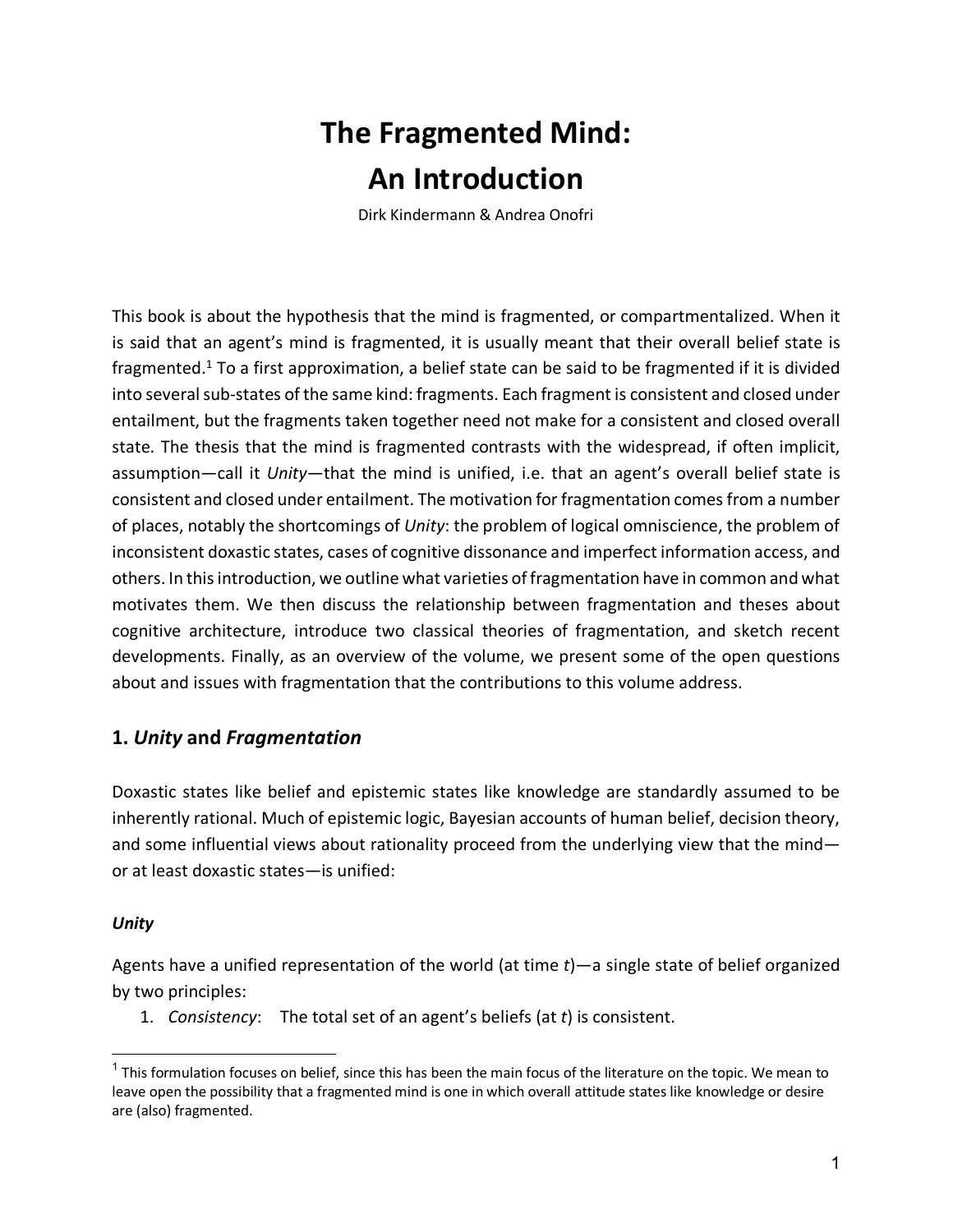2. *Closure*: The total set of an agent's beliefs (at *t*) is logically closed. That is, agents believe the logical consequences of their beliefs.<sup>2</sup>

*Unity* may seem to impose unreasonably strong requirements on doxastic states. In the literature, *Unity*—as we call it—is often endorsed with one of the following qualifications. First, *Unity* is often thought of as part of a descriptive theory of *ideal* rational agents, not of real agents. Thus, some authors implicitly or explicitly take their analyses to describe suitably idealized versions of real agents.<sup>3</sup> Idealization affords many theoretical advantages, including simplicity in accounting for logical relations among beliefs. None of this entails that the theory applies directly to real agents. An open question here is of course whether real agents are similar enough to these idealized agents for the theory to have any use in the explanation of real agents' doxastic attitudes (see Section 2.3 below).

Second, the *Consistency* and/or *Closure* principles are sometimes weakened. For instance, Easwaran and Fitelson (2015) propose "non-dominance" for an (ideally rational) agent's overall beliefs, a coherence requirement that is strictly weaker than *Consistency*. <sup>4</sup> *Closure* is sometimes weakened to apply only to logical consequences that would be "*manifest* to an ideal cognizer" (Fine 2007: 48; our italics) or to consequences the agent also *believes* to be consequences of her beliefs. Despite variance in the principles, most authors assume that they apply to an agent's single overall belief state.

Third, *Consistency* and *Closure* are sometimes understood as *rationality conditions* on belief. They are meant to be part of a normative account of how real agents *should* behave in their doxastic lives to count as rational.<sup>5</sup> It is sometimes not entirely clear whether a given analysis of belief is proposed as a *descriptive* account of real agents or as a *normative* account of what an agent's rational beliefs should be like. But even when a normative or heavily idealized account is assumed, most authors in philosophy, formal epistemology, and decision theory presuppose that agents have a single belief state.

Because of its theoretical virtues, *Unity* is widely adopted in several different areas. First, in Bayesian epistemology, in doxastic and epistemic logic, and in decision theory, *Unity* allows for much simpler formal models of human thought and agency. Thus, giving up on *Consistency* or

 $2$  To be inclusive, we'll keep the notions of consistency and closure quite general. A set of full beliefs thus counts as consistent just in case it contains no two beliefs whose contents cannot be true together. We will, for the most part, talk about full belief; where a graded notion of belief is relevant, consistency is understood as follows: A set of graded beliefs is probabilistically consistent *iff* it obeys the laws of probability. A belief counts as a logical consequence of a set of beliefs in case it follows from the set by the laws of logic.

 $3$  Stalnaker (1991) gives a useful overview of the role of idealization in theories of belief. See Griffith et al. (2012) on rationality as a methodological assumption in the descriptive analysis of human belief.

<sup>4</sup> Others, however, assume a notion of coherence that is stronger than *Consistency*: Traditional coherence theorists in epistemology require (rational, or justified) beliefs to be logically consistent *and* mutually inferable *and* to stand in various explanatory relations to each other (see e.g. BonJour 1988).

<sup>5</sup> See, for instance, Kolodny (2008) for discussion of descriptive vs. normative versions of *Consistency* and *Closure*.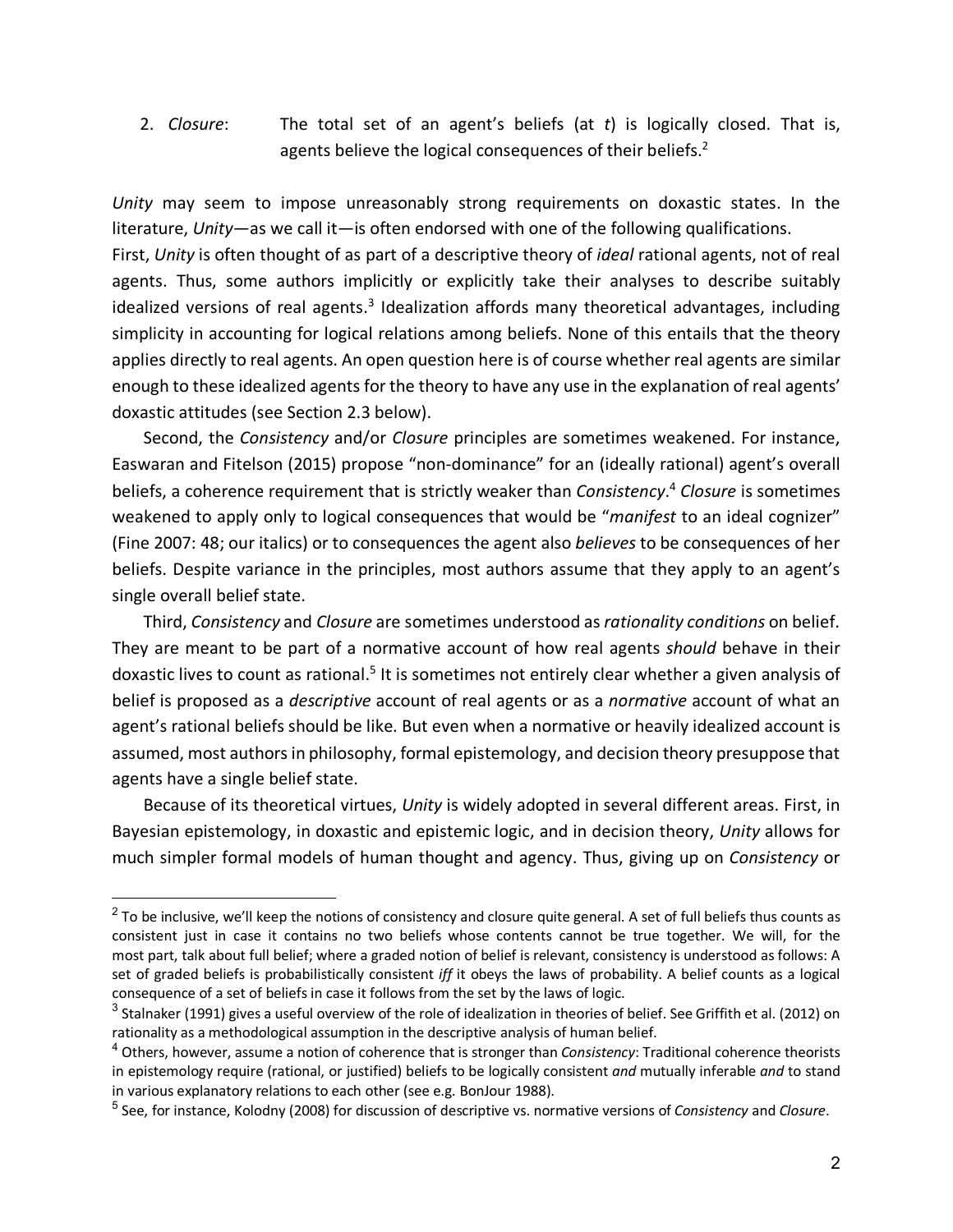*Closure* comes at the cost of giving up classical logical assumptions that underlie much of Bayesian probability theory and decision theory and would require the adoption of weaker, nonnormal doxastic and epistemic logics.<sup>6</sup>

Second, in philosophy, most authors accept *Consistency* as a minimal requirement on rational belief (see Easwaran and Fitelson 2015). Kolodny's (2008) use of the term "the myth of formal coherence" for a package of principles including *Consistency* and *Closure* bespeaks their pervasiveness in the discipline.<sup>7</sup> For many authors, part of what it is to be a belief is to tend to produce beliefs in what follows from the belief in question and to tend to eliminate inconsistencies.8 For instance, the Davidsonian tradition holds that, in order to interpret other people in linguistic communication, we must presuppose that their beliefs are consistent to a sufficient degree.<sup>9</sup> And Dennett (1981) explicitly claims that, when attributing intentional states to others in order to explain their behavior, our "starting" assumption is that their beliefs are consistent and deductively closed—we then revise that assumption on the basis of the specific circumstances of the agent we are dealing with.

Indeed, the assumptions of *Consistency* and *Closure* are reflected in our everyday, commonsense attributions of belief. We usually expect other agents to exhibit relevant reasoning patterns on the basis of their beliefs, drawing various kinds of inferences both consciously and unconsciously. We also expect that, upon receiving new information that contradicts their previously held beliefs, they will usually update their doxastic state accordingly, instead of simply accepting blatantly inconsistent propositions. Everyday belief attributions thus manifest both an assumption that people's beliefs are consistent and deductively closed and an expectation that people's beliefs should exhibit these two properties.

Finally, *Unity*'s plausibility stems in part from the idea that the point of belief is to represent the world accurately, without missing important bits.<sup>10</sup> But our beliefs, so this line of thought goes, cannot represent accurately and comprehensively if they are inconsistent and their consequences are not drawn.<sup>11</sup> In sum, according to this view of belief,

beliefs … necessarily, or constitutively, tend to formal coherence as such (even if this tendency is sometimes inhibited). Part of what it is to be a belief, many in the philosophy of mind will say, is to tend to produce beliefs in what follows … And part of what it is to

 $6$  See, e.g., Christensen (2004: ch. 2) for discussion of the foundations of probabilistic analyses of belief in classical deductive logic. See Kaplan (1996) for a defense of *Consistency* and *Closure* at the heart of decision theory.

<sup>7</sup> Among the most outspoken supporters of *Consistency* are coherence theorists of epistemic justification (e.g. BonJour 1988). For recent attacks on *Consistency* which nonetheless presume that agents have a single total set of beliefs, see Kolodny (2007, 2008) and Christensen (2004).

 $8$  See, for instance, Bratman (1987), who holds this view for other attitudes, such as intentions.

<sup>&</sup>lt;sup>9</sup> See Davidson (1973, 1982/2004).

<sup>10</sup> See, e.g., van Fraassen (1995: 349).

<sup>&</sup>lt;sup>11</sup> The argument can be found, e.g., in Lehrer (1974: 203). Christensen (2004: ch. 4) gives a helpful summary of arguments for *Consistency*.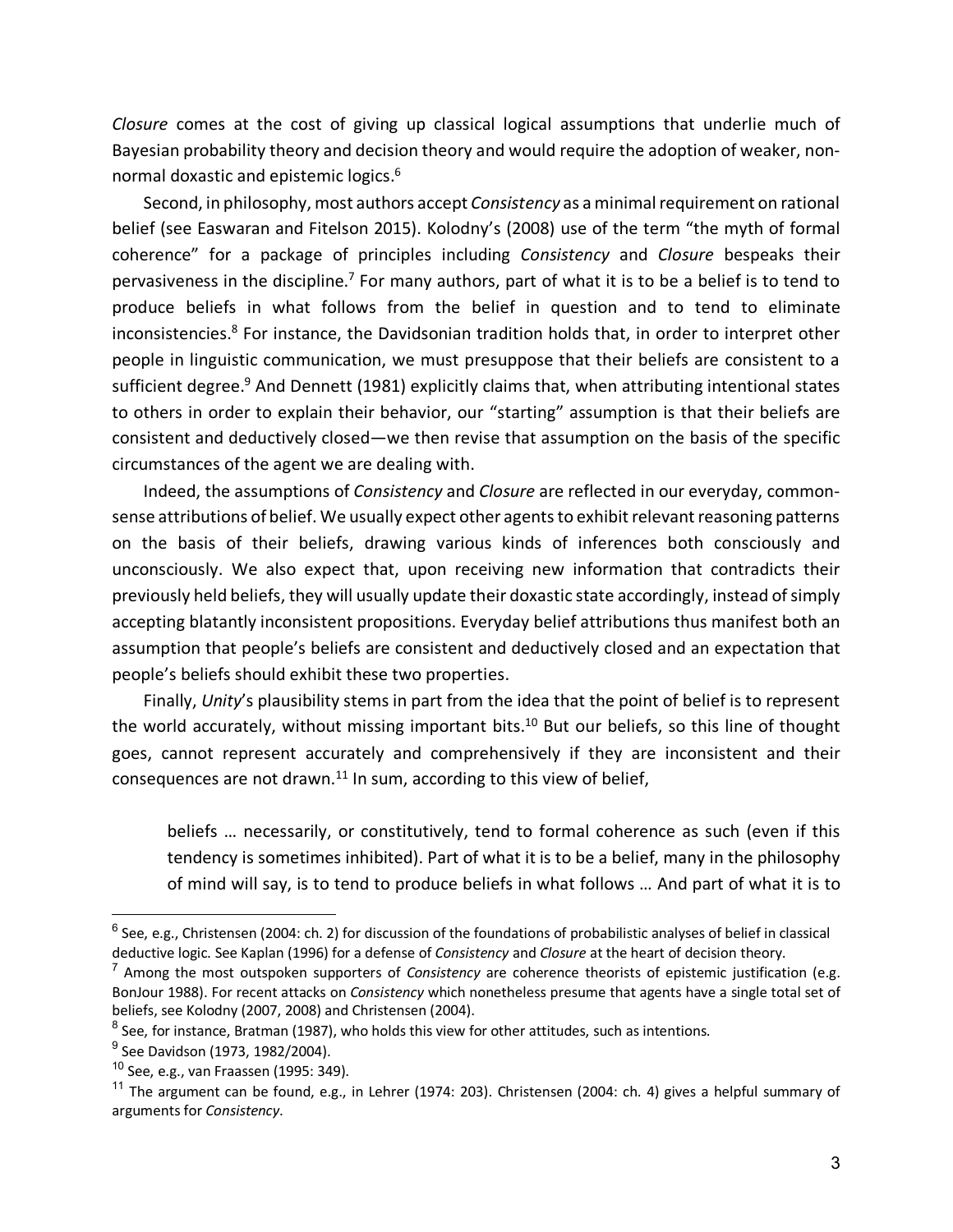be a belief is to tend either to repel contradictory beliefs, or to give way to them, as such. (Kolodny 2008: 438)

Despite *Unity*'s attractive features, applying *Consistency* and *Closure* to an agent's global doxastic state also generates serious problems, which we will discuss in the next section. Fragmentation views were originally proposed to avoid such problems while keeping with the idea that, locally, *Consistency* and *Closure* are important ingredients of what it is to be in a doxastic state such as belief. Davies and Egan provide the following summary of what it is for an agent to be in a fragmented belief state:

Actual belief systems are fragmented or compartmentalised. Individual fragments are consistent and coherent but fragments are not consistent or coherent with each other and different fragments guide action in different contexts. We hold inconsistent beliefs and act in some contexts on the basis of the belief that P and in other contexts on the basis of the belief that not-P. Frequently we fail to put things together or to "join up the dots." It can happen that some actions are guided by a belief that P and other actions are guided by a belief that if P then Q, but no actions are guided by a belief that Q because the belief that P and the belief that if P then Q are in separate fragments. (Davies and Egan 2013: 705)

At a high level of abstraction, the hypothesis of fragmentation, or compartmentalization, consists of four claims:

#### *Fragmentation*

- F1. The total set of an agent's beliefs (at time *t*) is fragmented into separate belief states.
- F2. Each belief state (at *t*) is a fragment whose constituent beliefs are consistent with each other and closed under logical consequence.
- F3. The belief states of a single agent (at *t*) are logically independent: They may not be consistent with each other, and the agent may not believe the consequences of his belief fragments taken together.
- F4. Different belief fragments of a single agent (at *t*) guide the agent's actions in different contexts or situations.

Fragmentation sees an agent's overall belief state as fragmented into various sub-states, each of which is "active" or "available" for guiding action in a specific context. While each single substate, or fragment, is consistent and closed under logical consequence, an agent may have an inconsistent overall belief state on account of inconsistent beliefs belonging to different fragments, that is, inconsistent beliefs that are "active" in different contexts; furthermore, the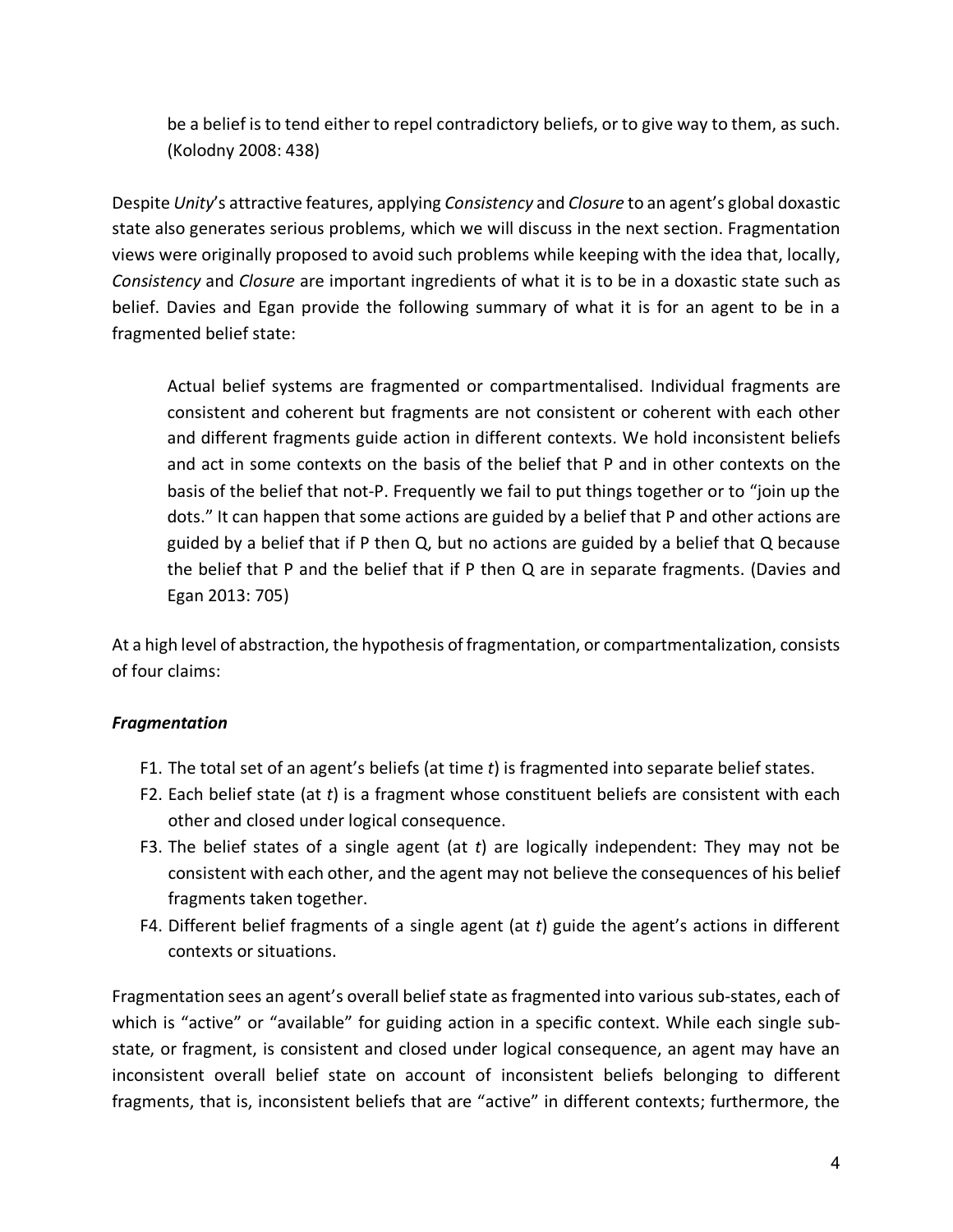agent may fail to draw the logical consequences of beliefs belonging to different fragments. (Note that theses F1–F4 do not entail that a single belief must belong to only one fragment; in fact, many (basic) beliefs will belong to most fragments if they are action-guiding in many contexts.) In what follows, we treat views that endorse fragmentation as minimally committed to claims F1–F4 (or similar versions thereof).

# **2. Motivations for fragmentation**

#### **2.1 Logical omniscience and closure**

Some of the motivation for *Fragmentation* stems from the notorious shortcomings of *Unity*. For instance, *Unity*'s *Closure* principle faces a version of the problem of logical omniscience.12 Let's consider the following, single-premise logical closure principle:

#### **Single-premise closure**

For any propositions *p* and *q*, if an agent *A* believes *p*, and *p* logically entails *q,* it follows that *A* also believes *q*.

Agents automatically believe all of the logical consequences of any of their beliefs. It is obvious that a view endorsing *Closure* is not descriptively adequate for agents with finite logical abilities (Parikh 1987, 1995); it implies that humans have no need for logical reasoning, as they already know all the logical consequences of any of their beliefs. But as Harman has famously argued, endorsing *Closure* is not normatively adequate either: Rational agents with "limited storage capacity" should not strive to draw any and all logical consequences from the beliefs they hold, or else their finite minds will become "cluttered" with trivial beliefs that are irrelevant to their lives (Harman 1986: 13).

One way for a theory of belief to avoid the problem of logical omniscience is simply by dropping any logical constraints on the overall set of an agent's beliefs. But as many have argued, a belief set must meet some minimal logical standards in order to count as a belief set at all. Thus, Cherniak writes,

[t]he elements of a mind—and, in particular, a cognitive system—must *fit together* or cohere. A collection of mynah bird utterances or snippets of the *New York Times* are chaos, and so (at most) just a sentence set, not a belief set. ... no rationality, no agent. (Cherniak 1986: 6)

 $12$  The problem of logical omniscience is often associated with possible worlds models of attitude content. Note, however, that any view on which *Closure* is endorsed will face the problem, no matter what model of attitude content is adopted (cf. Stalnaker 1991 and Greco, Chapter \* in this volume).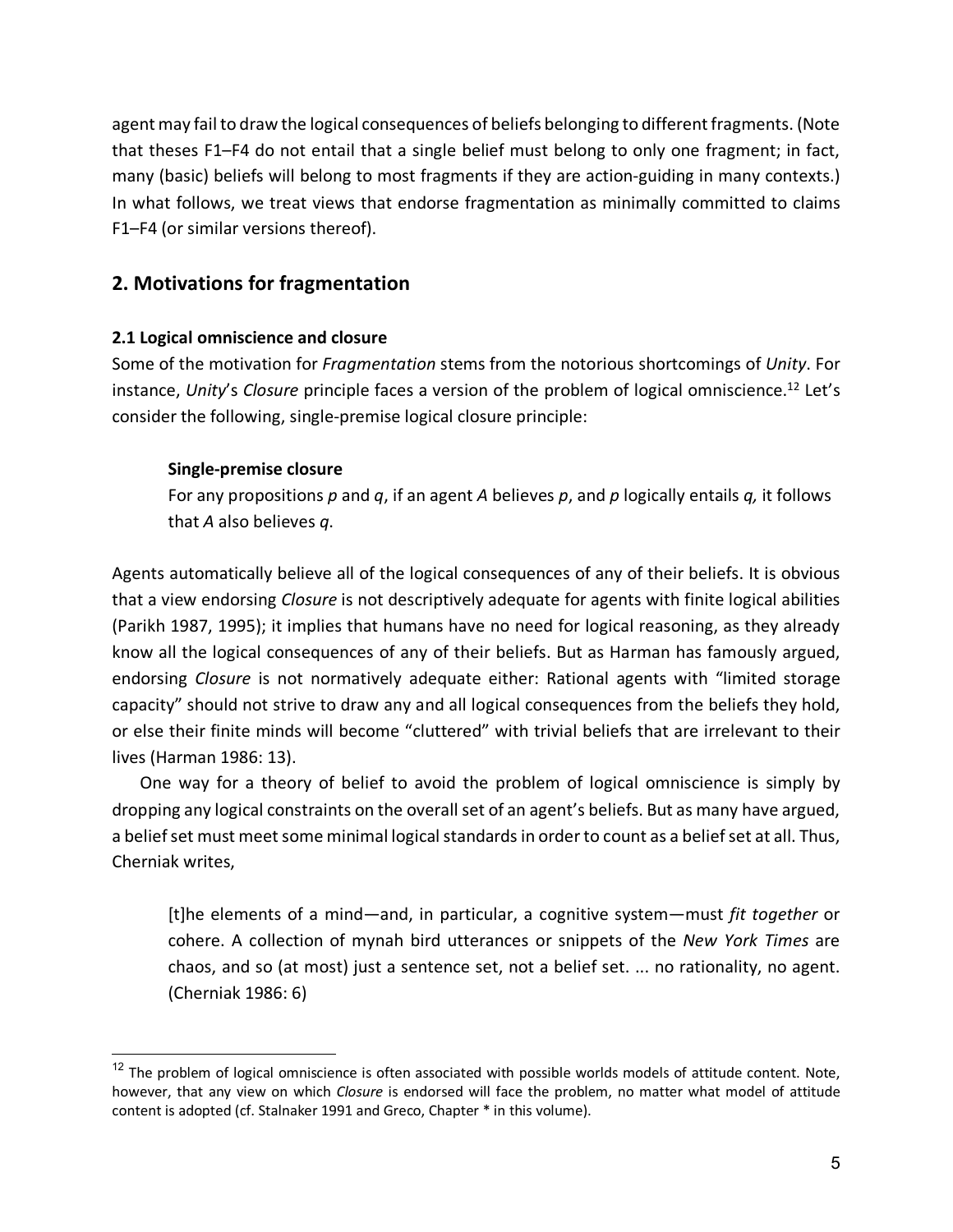The problem of logical omniscience is thus but one side of the problem of finding the "right" consequence relation (or even more broadly, the "right" logical principles) under which the belief sets of real agents are closed (cf. Stalnaker 1991).

Fragmentation views of belief promise to make *some* progress on this larger problem by avoiding the counterintuitive results of multiple-premise closure:

#### **Multiple-premise closure**

For any propositions {*p*, *q*, … *r*}, if an agent *A* believes *p* and *A* believes *q* … and {*p*, *q*, …} together entail *r*, then *A* believes *r*.

Versions of the fragmentation approach deny that multiple-premise closure holds for the entire belief state, that is, across fragments. So if the belief that *p* and the belief that *q* belong to different fragments, the agent need not count as believing any logical consequence of *p* and *q* taken together. In addition, fragmentation views allow us to count such agents as rational, although there is a largely open question as to what a minimal threshold for rational belief across fragments might be on fragmentation views (cf. Cherniak 1986 and Borgoni, Chapter \* in this volume). At the same time, fragmentation views do impose minimal constraints on belief sets, or states, by accepting versions of *Consistency* and *Closure* for the individual fragments. Thus, beliefs are "locally" consistent and complete, but not across fragments.<sup>13</sup>

#### **2.2. Lewis on inconsistent beliefs**

A parallel problem arises for *Unity*'s *Consistency* principle: It seems clear that agents sometimes hold inconsistent beliefs. Lewis (1982) provides a famous example:

I used to think that Nassau Street ran roughly east–west; that the railroad nearby ran roughly north–south; and that the two were roughly parallel. (By "roughly" I mean "to within 20 degrees.") (Lewis 1982: 436)

Lewis's three beliefs were manifestly inconsistent. However, according to the *Consistency*  principle that is part of *Unity*, agents do not hold inconsistent beliefs. Lewis's example thus seems to present a problem for *Unity*.

We might be tempted to simply dismiss *Consistency* as being implausibly strong and clearly inadequate. As noted in the previous section, however, this kind of move is not enough to solve the problem faced by *Unity*. We would not be inclined to consider a large collection of completely

 $13$  It is still part of fragmentation views that single-premise closure holds within every single fragment, and thus they still face the problem from single-premise closure. See Yalcin (2008, 2018) for an attempt to make progress on the single-premise closure problem for fragmentation views—cf. Section 3.4 of this introduction for more details. Rayo (2013) addresses the problem of mathematical and logical omniscience on a possible worlds conception of content.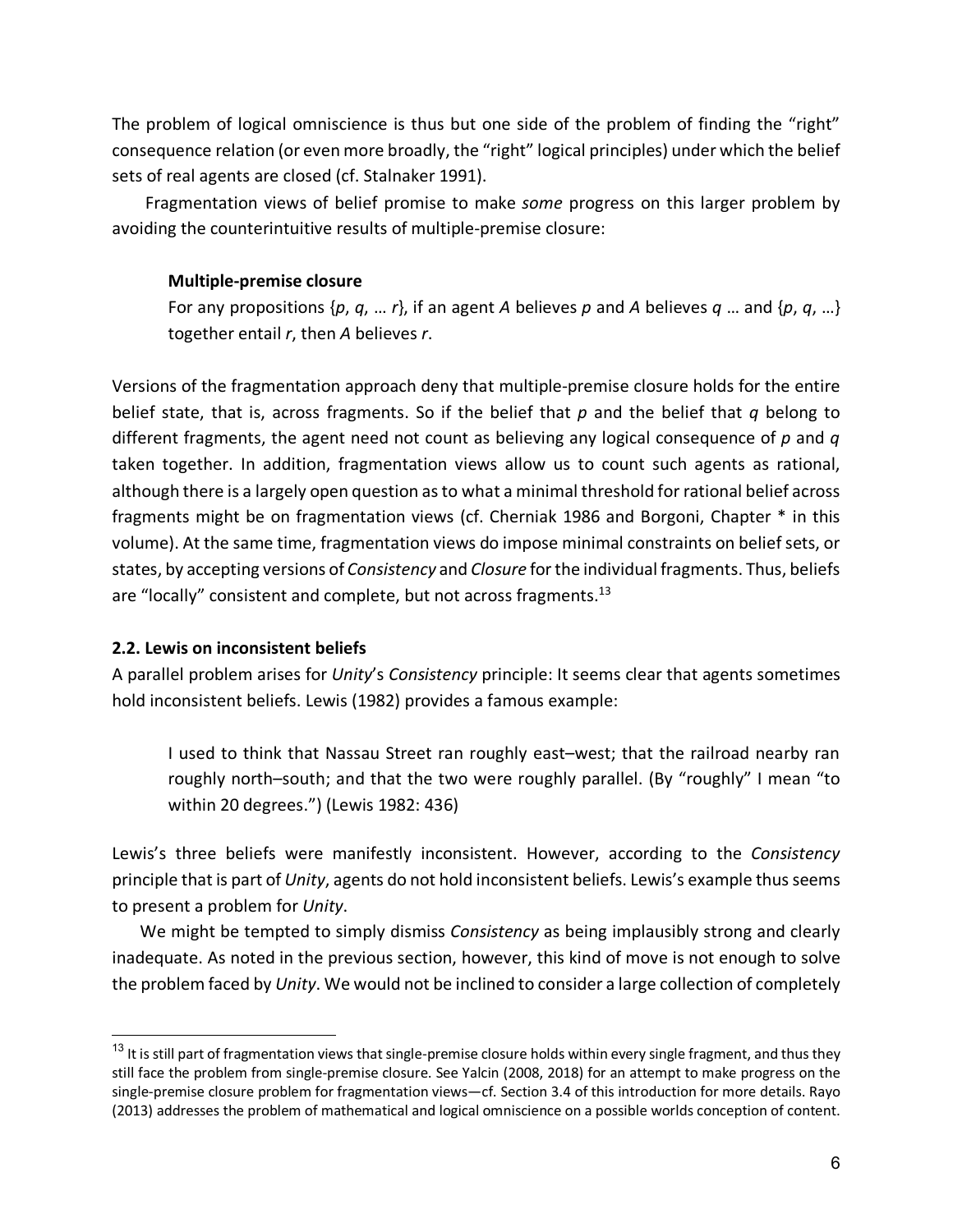inconsistent beliefs an agent's doxastic state, so if we abandon *Consistency*, we will need an alternative principle: An agent's beliefs might occasionally be inconsistent, as in Lewis's case, but they cannot be systematically inconsistent while still counting as a cognitive system. So what principle should we adopt when dealing with the possibility of inconsistent beliefs?

Again, *Fragmentation* can be used to offer an answer to this question. Immediately after sketching the above case, Lewis himself provides a brief but influential formulation of the fragmentation approach:

Now, what about the blatantly inconsistent conjunction of the three sentences? I say that it was not true according to my beliefs. My system of beliefs was broken into (overlapping) fragments. Different fragments came into action in different situations, and the whole system of beliefs never manifested itself all at once. The first and second sentences in the inconsistent triple belonged to—were true according to—different fragments; the third belonged to both. The inconsistent conjunction of all three did not belong to, was in no way implied by, and was not true according to, any one fragment. That is why it was not true according to my system of beliefs taken as a whole. Once the fragmentation was healed, straightway my beliefs changed: now I think that Nassau Street and the rail-road both run roughly northeast–southwest. (ibid*.*)

Lewis's system of beliefs consists of (is "broken into") different fragments, none of which includes the inconsistent conjunction of all three beliefs. Therefore, each fragment respects consistency requirements—the inconsistency would only arise in a fragment that included all three beliefs, but there is no such fragment in Lewis's overall doxastic state. Within a fragmentation approach, then, individual fragments are internally consistent, but inconsistency may still arise among beliefs belonging to different fragments (as in Lewis's case).<sup>14</sup>

#### **2.3 Idealization and explanatory power**

In belief–desire psychology, doxastic states are assumed to figure in psychological laws that explain and predict the actions of rational agents, such as "[I]f A wants p and believes that doing q will bring about p, then ceteris paribus, A will do q" (Borg 2007: 6).<sup>15</sup> Arguably, such laws make use of our everyday notions of belief and desire, if not of scientifically respectable ones. The endorsement of this role of belief in the explanation and prediction of action, however, presents a difficulty for views that (even tacitly) endorse *Unity*. *Unity* is descriptively inaccurate; finite agents are not always consistent in their beliefs and do not draw each and every deductive inference from them. As a result, the assumptions of *Consistency* and *Closure* typically involve

<sup>&</sup>lt;sup>14</sup> For discussion of Lewis's case, see for instance the contributions to this volume by Borgoni, Egan, Greco, and Yalcin.

<sup>&</sup>lt;sup>15</sup> Cf. Davidson (1963, 2004).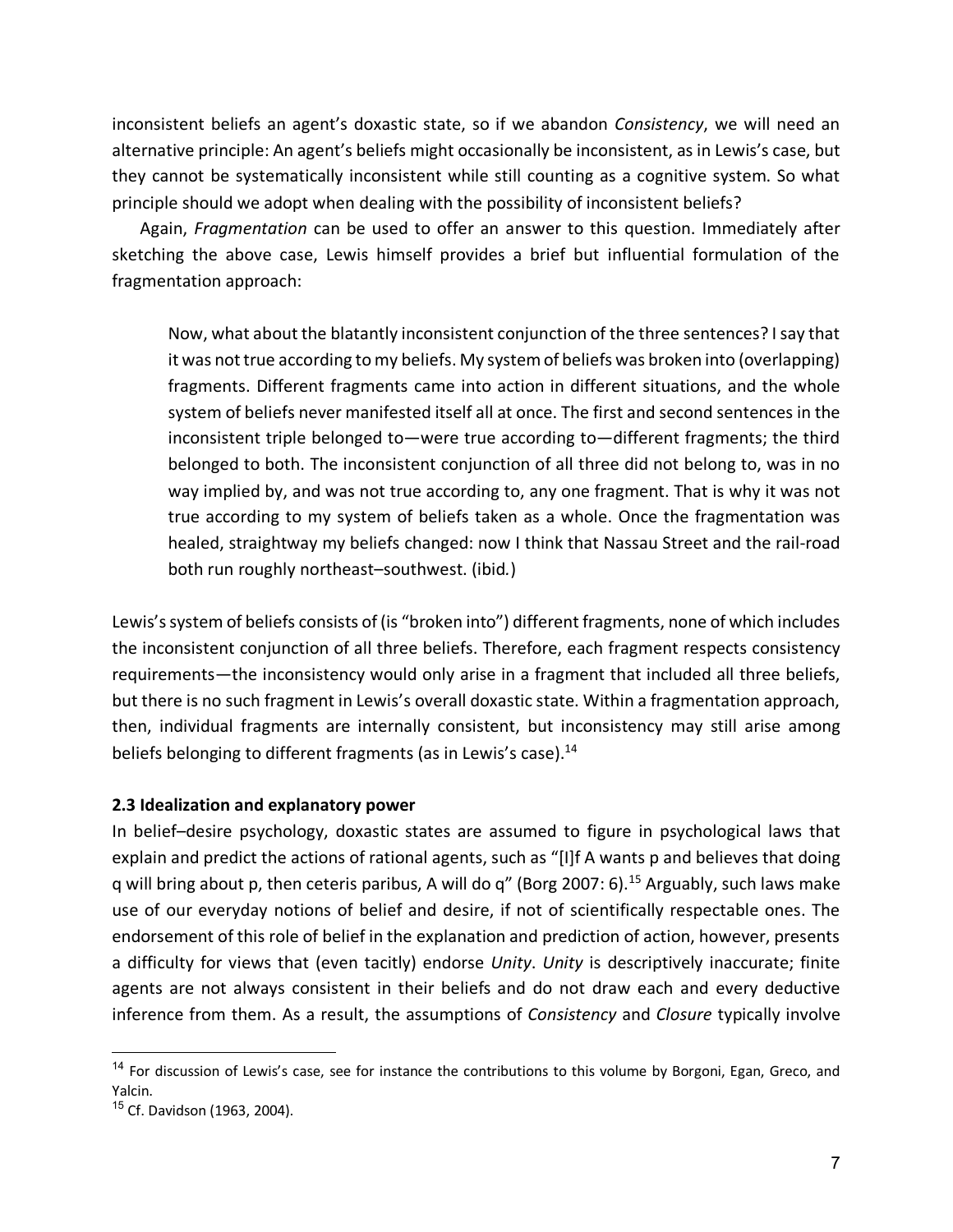the idealization of agents' rational capacities. While idealization is a common and useful element of scientific theorizing, the assumption of ideal rationality—exemplified in *Consistency* and *Closure*—seems to be so extreme that it cannot be applied in interesting ways to real agents with finite computational capacities and limited memory. In particular, ideal rationality appears to leave those theories without any ability to explain or predict the actions of real agents at all.<sup>16</sup> Cherniak (1986) uses the following story to make his case against the assumption of agents with idealized rational capacities:

In "A Scandal in Bohemia" Sherlock Holmes's opponent has hidden a very important photograph in a room, and Holmes wants to find out where it is. Holmes has Watson throw a smoke bomb into the room and yell "Fire!" when Holmes's opponent is in the next room, while Holmes watches. Then, as one would expect, the opponent runs into the room and takes the photograph from its hiding place. ... once the conditions are described, it seems very easy to predict the opponent's actions. Prima facie, we predict the actions ... by assuming that the opponent possesses a large set of beliefs and desires including the desire to preserve the photograph, and the belief that where there's smoke there's fire, the belief that fire will destroy the photograph, and so on—and that the opponent will act appropriately for those beliefs and desires. (Cherniak 1986: 3–4)

Against theories of belief that assume the idealized rationality of belief, desire, and their connection to action, Cherniak argues that

with only such a theory, Holmes could not have predicted his inevitably suboptimal opponent's behavior on the basis of an attribution of a belief–desire set; he could not have expected that her performance would fall short of rational perfection in any way, much less in any *particular* ways. Holmes would have to regard his opponent as not having a cognitive system. (Cherniak 1986: 7)

The idealizations involved in *Unity*, then, make the theory virtually inapplicable to agents "in the finitary predicament" (Cherniak 1986: 8). Since we, like Holmes, do have ways of explaining and predicting agents' specific behavior based on attributions of beliefs and desires, no such theory can be true of our notion of belief. Put differently, if we want a theory of belief that allows for the explanation and the prediction of the actions of real agents, we'd better let go of the extreme idealizations involved in *Unity*.

 $16$  We are adapting Cherniak's argument against what he calls the "ideal general rationality condition" ("If A has a particular belief–desire set, A would undertake *all* and only actions that are apparently appropriate," Cherniak 1986: 7). See also Stalnaker (1991) for arguments for why the standard reasons for idealizing do not apply to the idealizations underlying *Consistency* and *Closure*.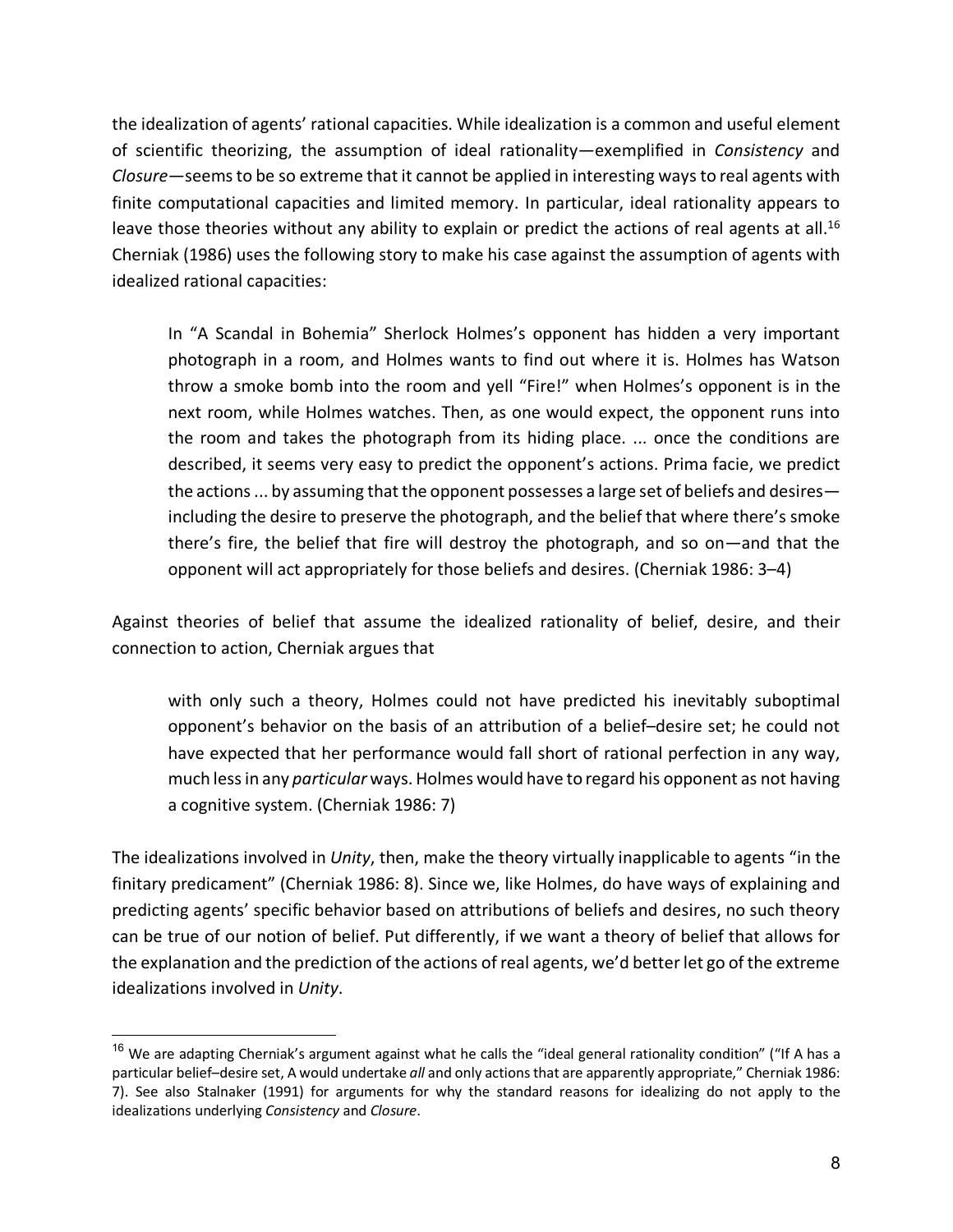At the same time, we saw in the previous sections that we cannot let go of all rationality constraints on the notion of belief either. If our theory allowed for agents' overall belief states to be random sets of beliefs without any restrictions, it is not clear that we'd have a theory of the beliefs of *agents.* Cherniak concludes that we need to steer a middle path between idealized rationality conditions and no rationality conditions—what he calls *minimal rationality*. Fragmentation views fit minimal rationality constraints: Agents do not maintain consistency or logical closure across their entire belief set, or state, and neither do they need to in order to count as minimally rational. Fragmentation views allow for inconsistency and closure failure across fragments. But agents do (need to) keep their beliefs locally consistent and logically closed. Fragmentation views do place consistency and closure requirements on each individual fragment.

#### **2.4 Memory and information access**

 $\overline{a}$ 

Another motivation in favor of fragmentation starts with the observation that a piece of information we possess (in memory) may be accessible to us given one purpose or task but may not be accessible given another purpose or task. Consider the following example offered by Stalnaker:

[I]t will take you much longer to answer the question, "What are the prime factors of 1591?", than it will the question, "Is it the case that 43 and 37 are the prime factors of 1591?" But the answers to the two questions have the same content, even on a very finegrained notion of content. Suppose that we fix the threshold of accessibility so that the information that 43 and 37 are the prime factors of 1591 is accessible in response to the second question, but not accessible in response to the first. Do you know what the prime factors of 1591 are or not? (Stalnaker 1991: 438)

The less mathematically inclined among us are perhaps just as Stalnaker describes: The information that *43 and 37 are the prime factors of 1591* is accessible to us for the task of answering the yes or no question, but it is not accessible for the task of answering the *wh*question.17 Stalnaker (1991, 1999) argues that a notion of accessible belief (relative to a purpose) is necessary in explanations of action in terms of belief and desire. Some of an agent's actions are best predicted or explained by attributing a belief *p* to them (given their desires), while other actions performed by the same agent in the same situation can only be predicted or explained when *p* is not among their beliefs (given the same desires). The notion of an accessible, or available, belief can be naturally accommodated by the fragmentation approach. For instance, variable information access (in memory) may be due to the need for an efficient recall mechanism

 $17$  Elga and Rayo (Chapter \* in this volume) and Rayo (2013) provide a number of further examples that support the claim that information is accessible to us relative to various purposes, or tasks. See also Greco (2019) for the claim that an agent's knowledge and evidence are available only relative to particular purposes.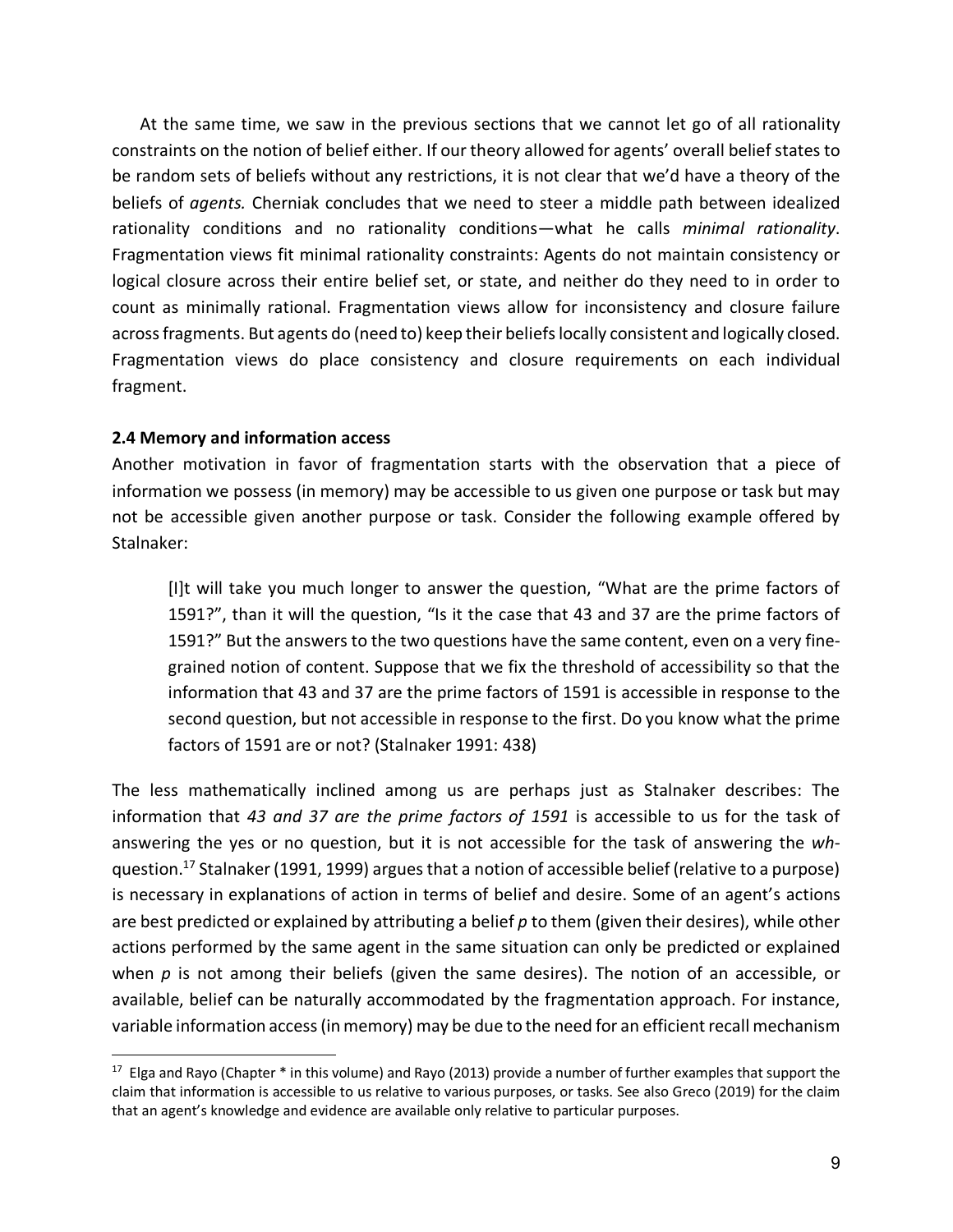that searches only those parts of memory that are related to the purpose at hand (Cherniak 1986: ch. 3). This assumption sits naturally with the view according to which our information (in memory) is organized into fragments, which in turn are associated with particular purposes, or tasks.

#### **2.5 The preface paradox**

Next, fragmentation may allow for an intuitive solution to the preface paradox. It is rational for a book's author to believe all the statements they make in the book. At the same time, it is rational for them to admit their fallibility, that is, to state *F*: that at least one of these beliefs is false. Thus, it would be rational for them to have inconsistent beliefs: a set of beliefs *and* the belief that at least one of them is false.

On fragmentation views, Cherniak argues, it may indeed be (minimally) rational to have inconsistent beliefs in genuine preface paradox cases:

The seemingly overlooked point that is of interest here is that the *size* of the belief set for which a person makes the statement of error *F* determines the reasonability of his joint assertions. If he says, "Some sentence in {*p*} is false, and *p*," this seems clearly irrational, like saying, "I am inconsistent; I believe both *p* and not-*p.*" If he says, "Some sentence in {*p*, *q*} is false, and *p*, and *q*," this is similarly unacceptable. But if the set is very large, and in particular encompasses the person's total belief set, then accepting *F* along with that belief set becomes much more reasonable. (Cherniak 1986: 51)

Within a single fragment, some version of *Closure* holds from which the principle of *Agglomeration* follows for beliefs *p* and *q* in the same fragment:  $(B(p) \& B(q)) \rightarrow B(p \& q)$ , where *B* is the belief operator. Taking *Closure* as a constraint on rational belief, a fragmentation theorist may hold that it is irrational to add to a fragment a belief *F* in one's fallibility with regard to the beliefs in that fragment. Otherwise, there would be an inconsistent fragment. But for larger sets of beliefs including *p, q, r, ...* that belong to different fragments, it is not irrational to add to one's set of beliefs the belief *F* that at least one of *p, q, r, ...* is false. No closure condition holds across fragments, so *Agglomeration* doesn't hold either for beliefs *p, q, r, ...* and *F*, and no inconsistent conjunction need be derived.18

# **2.6 Cognitive dissonance and implicit bias**

Cases of "cognitive dissonance" and "implicit bias" seem to provide further support for fragmentation. Before we move to the cases, it will be helpful to offer a general characterization

<sup>&</sup>lt;sup>18</sup> Stalnaker's fragmentation approach to the preface paradox is somewhat different from Cherniak's position above. While Stalnaker (1984: ch. 5) agrees that *Agglomeration* should be given up as a global, i.e. inter-fragment, normative ideal of rationality for the attitude of "acceptance," he upholds *Agglomeration*, together with *Consistency*, as a global normative ideal of rationality for the attitude of belief.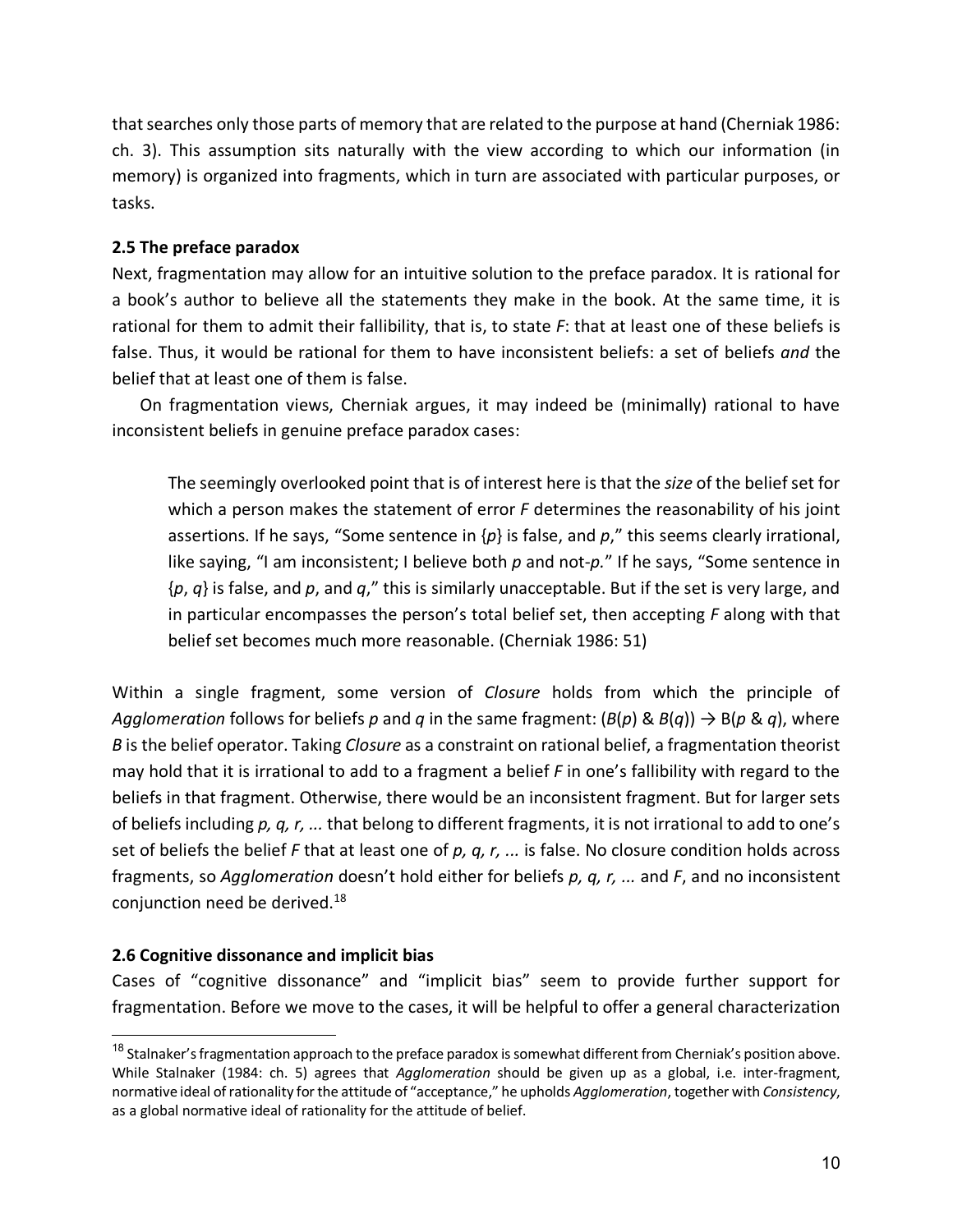of these two related phenomena, starting with cognitive dissonance. Aronson (1997) describes cognitive dissonance as follows, as he summarizes the main ideas behind Festinger's classic work on the topic:

If a person holds two cognitions that are psychologically inconsistent, he experiences *dissonance*: a negative drive state (not unlike hunger or thirst). Because the experience of dissonance is unpleasant, the person will strive to reduce it––usually by st[r]uggling to find a way to change one or both cognitions to make them more consonant with one another. (Aronson 1997: 128)

As an example of two dissonant psychological states, consider the following case by Gendler (2008a):

Last month, when I was traveling to the APA Program Committee meeting, I accidentally left my wallet at home. … when I got to Baltimore, I arranged to borrow money from a friend who was also attending the meeting. As he handed me the bills, I said: "Thanks so much for helping me out like this. It is really important for me to have this much cash since I don't have my wallet." Rooting through my bag as I talked, I continued: "It's a lot of cash to be carrying loose, though, so let me just stash it in my wallet ..." (Gendler 2008a: 637)

Gendler herself provides a concise statement of the problem raised by this case:

How should we describe my mental state as my fingers searched for my wallet to house the explicitly wallet-compensatory money? (Gendler 2008a: 637)

Gendler clearly seems to believe that she does not have her wallet—indeed, she explicitly says so to her friend. At the same time, however, her behavior does not fit with the belief she has openly expressed. Given her belief, her non-verbal behavior (moving her fingers to search for the wallet) will yield no useful outcome, for she knows the wallet is simply not there. The same applies to her verbal behavior ("let me just stash it in my wallet"); given her belief that the wallet is not there, the intention that she is verbally expressing cannot be fulfilled.

To see why cognitive dissonance is a problem, note that belief is generally taken to have an intimate connection with action. This seems to be part of our "folk," commonsense conception of belief—put simply, we expect people to act in ways that fit well with their beliefs, and when they do not act in those ways, we start doubting whether they really do have the beliefs in question. Furthermore, the belief–action connection is central to many philosophical accounts of belief (see for instance Stalnaker 1984 and Greco, Chapter \* in this volume). Once this idea is in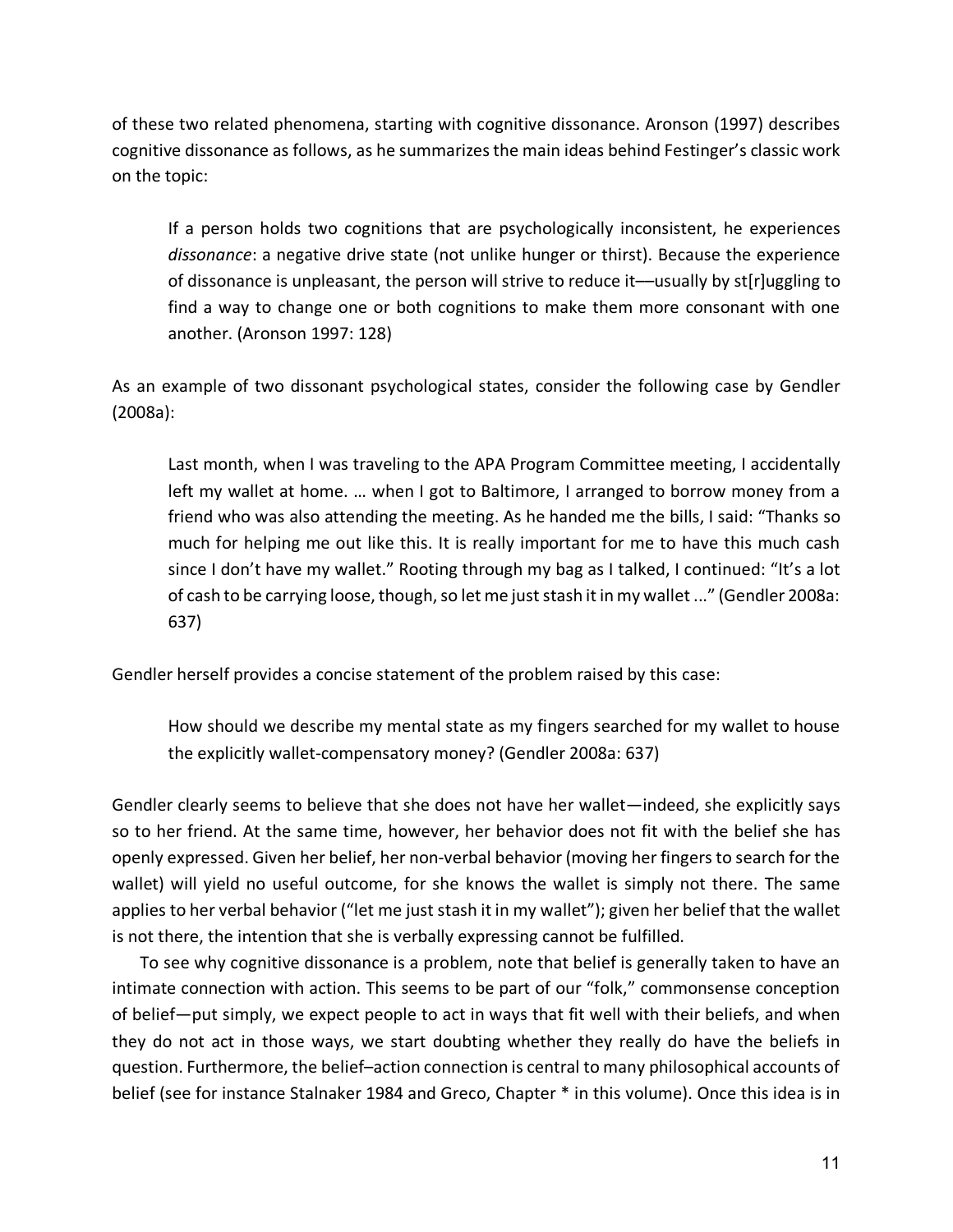place, it is easy to see why cognitive dissonance is a problem. Part of Gendler's verbal behavior ("I don't have my wallet") indicates that she believes: *I don't have my wallet.* However, other aspects of her behavior (such as searching for the wallet) indicate that she believes: *I have my wallet*. Now, if we adopted *Unity*'s requirement of *Consistency*, one of these options must be incorrect, for the two beliefs are of course inconsistent.

Fragmentation offers a more promising solution. Gendler's initial assertion ("I don't have my wallet") is guided by information in one fragment, a fragment which includes the belief *I don't have my wallet*. Gendler's other actions (such as searching for the wallet) are guided by information in a different fragment, a fragment which includes the belief *I have my wallet.*  Gendler holds both beliefs, so we can make sense of her behavior; however, the two beliefs are stored in different fragments, so intra-fragment consistency is preserved.

Let us now move on to "implicit bias." Brownstein (2019) defines the notion and provides an example:

"Implicit bias" is a term of art referring to relatively unconscious and relatively automatic features of prejudiced judgment and social behavior. … the most striking and well-known research has focused on implicit attitudes toward members of socially stigmatized groups, such as African-Americans, women, and the LGBTQ community … For example, imagine Frank, who explicitly believes that women and men are equally suited for careers outside the home. Despite his explicitly egalitarian belief, Frank might nevertheless behave in any number of biased ways, from distrusting feedback from female co-workers to hiring equally qualified men over women. (Brownstein 2019)

Brownstein offers several empirically documented examples of implicit bias, but Frank's imaginary case will be enough for our purposes.<sup>19</sup> The central question is: What does Frank believe concerning gender equality? His explicit verbal behavior suggests that he has the following belief: *Women and men are equally suited to careers outside the home*. At the same time, other aspects of his behavior (like his behavior in the workplace) suggest that he believes that *women and men are not equally suited to careers outside the home.*

Again, since the two beliefs are inconsistent, Frank cannot have both of them, according to unity. Fragmentation offers an alternative.<sup>20</sup> Frank's overall doxastic state could be divided into various fragments, with one fragment including his egalitarian belief and guiding his explicit verbal behavior and another fragment including his anti-egalitarian belief and guiding other aspects of his behavior, such as his decisions in the workplace. As in Gendler's cognitive

 $19$  See Schwitzgebel (2010) for a more detailed example of the same kind.

 $^{20}$  For fragmentation approaches to cognitive dissonance and implicit bias, see for instance Bendana (Chapter  $*$  in this volume), Borgoni (2018), and Mandelbaum (2015).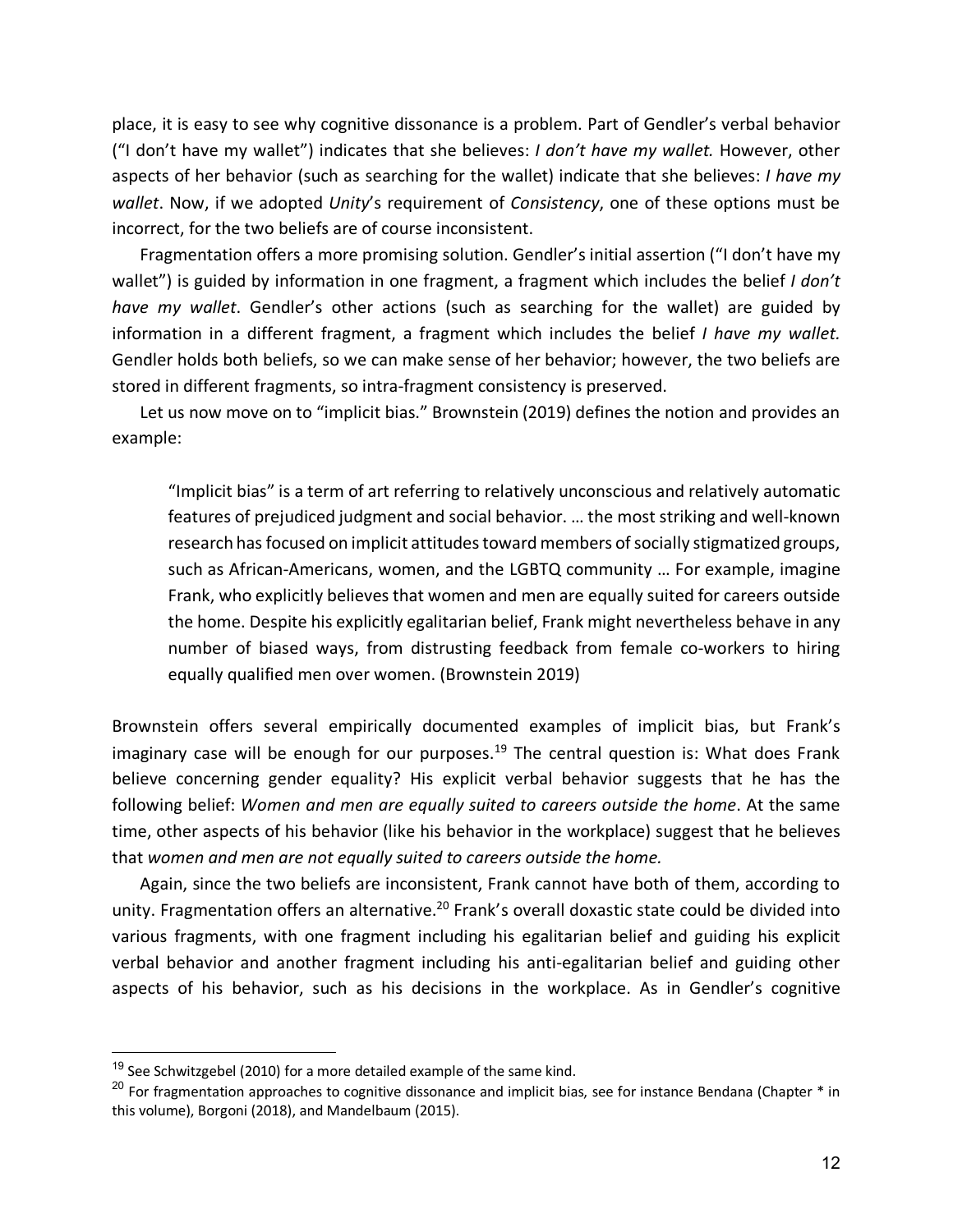dissonance case, then, fragmentation might give us new explanatory tools to make sense of "inconsistent" behavior exhibited by implicitly biased subjects like Frank.<sup>21</sup>

# **3. Fragmentation and cognitive architecture**

### **3.1 Horizontal fragmentation**

It's useful to distinguish fragmentation views from a cluster of views which have also received the label "fragmentation" (cf. Greco 2014). We can call fragmentation as we understand it here "horizontal" (or intra-attitude-type) fragmentation as it involves the claim that the *same kind* of attitude or representational state is fragmented; that is, an agent's *beliefs* are said to be divided into different fragments.

A contrasting family of views have been offered as explanations of cognitive dissonance (see Section 2.6). Despite great differences in detail, these views share the idea that different *kinds* of representational mental states are involved in, and responsible for, the manifestations of our apparent beliefs: assertions and explicit avowals, on the one hand, and more automatic, actionentrenched responses, on the other hand. One prominent version of this idea is developed by Gendler (2008a, 2008b). Gendler draws a distinction between belief and what she calls "alief," where the former is responsible for explicit avowals and the latter is "*a*ssociative, *a*utomatic, and *a*rational" (Gendler 2008a: 641).

This family of views can be called "vertical" fragmentation (or inter-attitude-type fragmentation) as it posits different *kinds* of representational mental states. This is different from the "horizontal" (or intra-attitude-type) fragmentation discussed so far. While horizontal and vertical fragmentation views are in principle compatible, they present *prima facie* competing explanatory strategies regarding the phenomenon of cognitive dissonance.<sup>22</sup> Since horizontal fragmentation views will be our main focus, we will only use "fragmentation" to refer to this group of views in what follows.

#### **3.2 Fragmentation, cognitive processes, modularity**

Another question concerns the connection between fragmentation and cognitive architecture. By saying that an attitude like belief is fragmented *in the minimal sense of F1–F4 above*, one is

<sup>&</sup>lt;sup>21</sup> There are other arguments against unity and in favor of fragmentation that we will not be able to discuss here. In particular, the hypothesis of fragmentation plays an important role in Davidson's (1982/2004, 1986/2004) account of rationality and action, in Egan's (2008) theory of perception and belief formation, and in Greco's (2014) discussion of epistemic akrasia. These potential applications of fragmentation are important and should be explored in detail, but here we prefer to focus on a narrower set of issues to avoid making the discussion too difficult to follow. The interested reader is also referred to Bendana and Mandelbaum (Chapter \* in this volume) for a presentation of empirical evidence in favor of *Fragmentation*.

<sup>&</sup>lt;sup>22</sup> According to our classification, "vertical fragmentation" views include, e.g., Bilgrami (2006), who distinguishes committal from dispositional beliefs; Gendler (2008a), who contrasts alief with belief; and Gertler (2011), who separates occurrent from dispositional beliefs.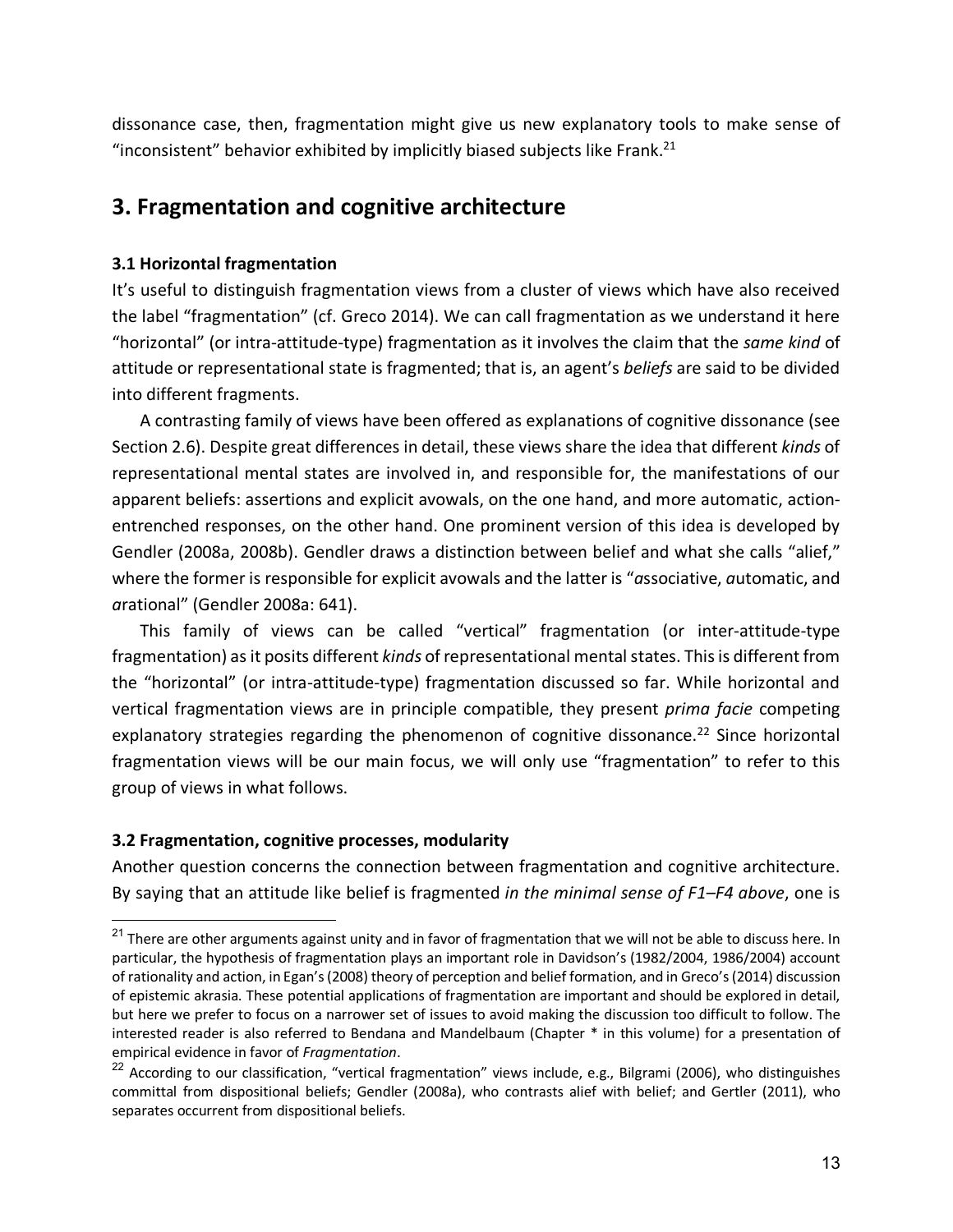not automatically making a claim about the psychological processes or systems that produce beliefs. An agent's overall belief state may be split into several fragments, but this does not imply that beliefs in the same fragment are all the result of the same type of psychological process, nor that beliefs in different fragments must be the result of different processes. For instance, theories of fragmentation are distinct from (but compatible with) dual-process and dual-system views.<sup>23</sup> Of course, this doesn't prevent fragmentation theorists from providing a substantial account of how fragmentation is implemented cognitively––see Bendana and Mandelbaum (Chapter \* in this volume) for such a proposal.

For parallel reasons, we also take fragmentation to be *prima facie* distinct from modularity.24 If fragmentation about belief turns out to be correct, then the beliefs of an ordinary cognitive agent belong to different fragments. However, it does not follow that some of those beliefs belong to different cognitive modules, for they might all be processed in a central, non-modular way. So the two notions (fragmentation and modularity) yield cross-cutting distinctions among cognitive states. Again, this is just to say that the two notions are conceptually distinct, not that there cannot be interesting connections between the phenomena in question.

In sum, to be a (horizontal) fragmentation view means being committed to (something like) claims F1–F4 in Section 1, and this commitment is compatible with different answers to questions about cognitive architecture, psychological processes, systems, and so forth. As we will see, many theories of fragmentation do take on more substantial commitments regarding the nature of belief and/or cognitive architecture. Still, these additional commitments are not immediate consequences of the core theses that define the fragmentation hypothesis.

# **4. Theories of fragmentation**

The idea of fragmentation was powerfully expressed in philosophy by a few authors in the 1980s but seems to have lain dormant since then. It is only in recent years that the idea has attracted renewed interest. Here, we introduce two influential early theories of fragmentation, by Christopher Cherniak and by Robert Stalnaker, and sketch some of the recent developments.

#### **4.1 Cherniak on memory and cognitive architecture**

In his book *Minimal Rationality* (1986), Christopher Cherniak develops an account of rationality in which fragmentation plays an important role.<sup>25</sup> The main motivation behind Cherniak's theory is succinctly stated in the following passage:

 $^{23}$  See Frankish (2010) for an overview of dual-process and dual-system views.

<sup>24</sup> See Fodor (1983).

<sup>&</sup>lt;sup>25</sup> Cherniak generally uses the term "compartmentalization," but he does sometimes speak of "fragments" (see for instance Cherniak 1986: 68). Here we use the terms "compartmentalization" and "fragmentation" interchangeably.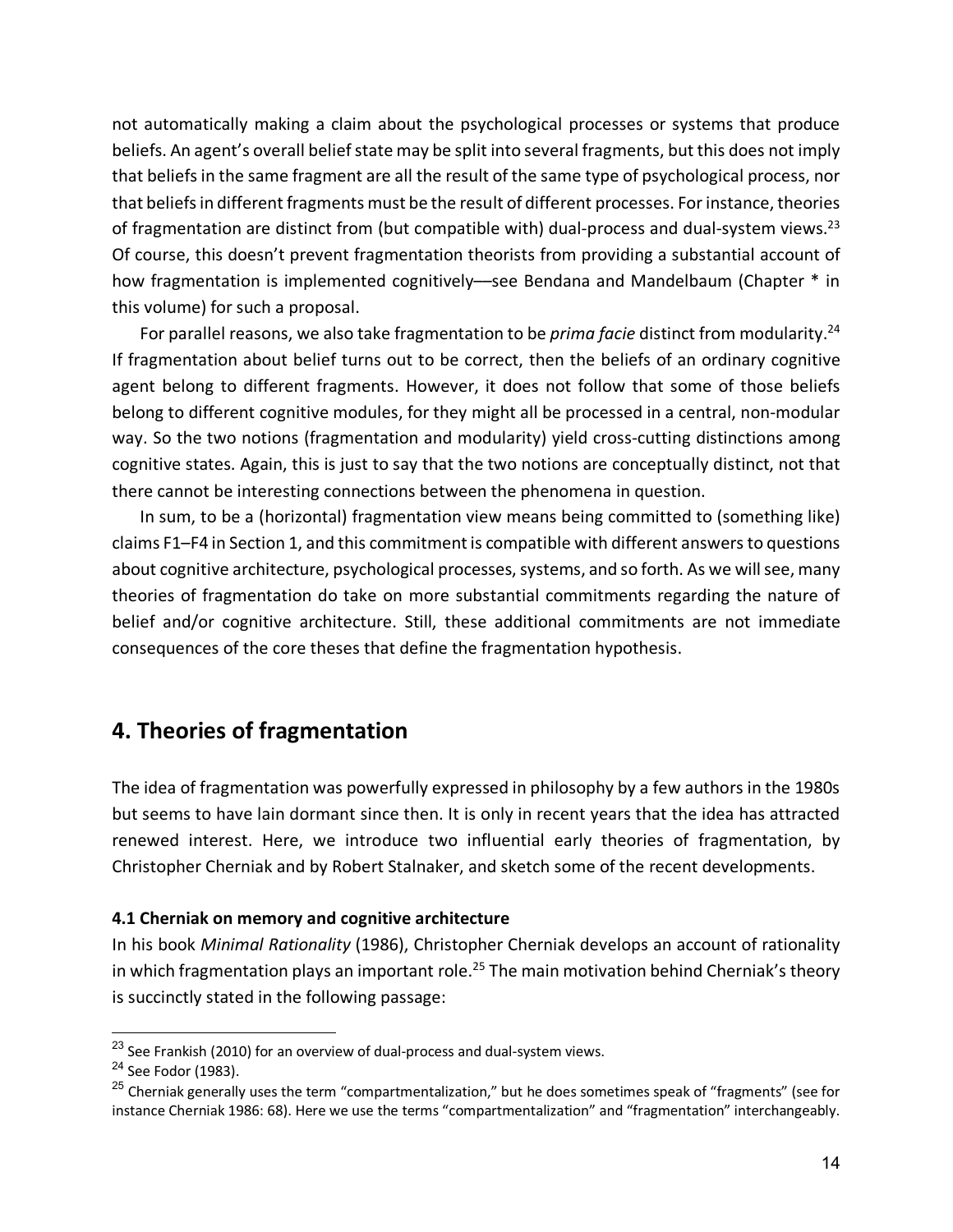How rational must a creature be to be an agent, that is, to qualify as having a cognitive system of beliefs, desires, perceptions? Until recently, philosophy has uncritically accepted highly idealized conceptions of rationality. But cognition, computation, and information have costs; they do not just subsist in some immaterial effluvium. We are, after all, only human.

… an agent can have a less than perfect deductive ability. I will argue that, although in everyday psychological explanations of behavior we require rationality of an agent, we in fact require only minimal, as distinguished from ideal, rationality. (Cherniak 1986: 3)

Cherniak then moves on to argue against highly idealized theories of rationality and develops his alternative theory of "minimal rationality." Chapter 3 of Cherniak's work is especially interesting for our purposes. Here, Cherniak focuses on memory—more specifically, he argues that traditional views of rationality have presupposed an idealized model of memory, one that imposes unrealistic demands on finite cognitive agents like us. He then proposes an alternative, more realistic model of memory in which fragmentation is central.

Cherniak spells out the problem faced by traditional, idealized models in his discussion of the following case:

Smith believes an open flame can ignite gasoline (he uses matches to light bonfires, etc.), and Smith believes the match he now holds has an open flame (he would not touch the tip, etc.), and Smith is not suicidal. Yet Smith decides to see whether a gasoline tank is empty by looking inside while holding the match nearby for illumination. (Cherniak 1986: 57)

It seems that Smith has on this occasion failed "to infer the obvious conclusion that his match might ignite the gasoline" (Cherniak 1986: 57). But what would an account that modeled cognitive agents as ideally rational say about this case? According to such an account, Cherniak says,

Smith cannot believe that the match has a flame because if he did, he must—by the ideal rationality condition that he make all useful inferences—conclude that holding it near the tank is dangerous; and he does not do this. (Cherniak 1986: 58)

However, Cherniak notes, it seems incorrect to hold that Smith does *not* believe that the match has a flame just because he has failed to draw a useful inference.<sup>26</sup> To offer an alternative

<sup>&</sup>lt;sup>26</sup> Note that Smith's case is a clear example of an agent who fails to be logically omniscient—see Section 2.1 for discussion.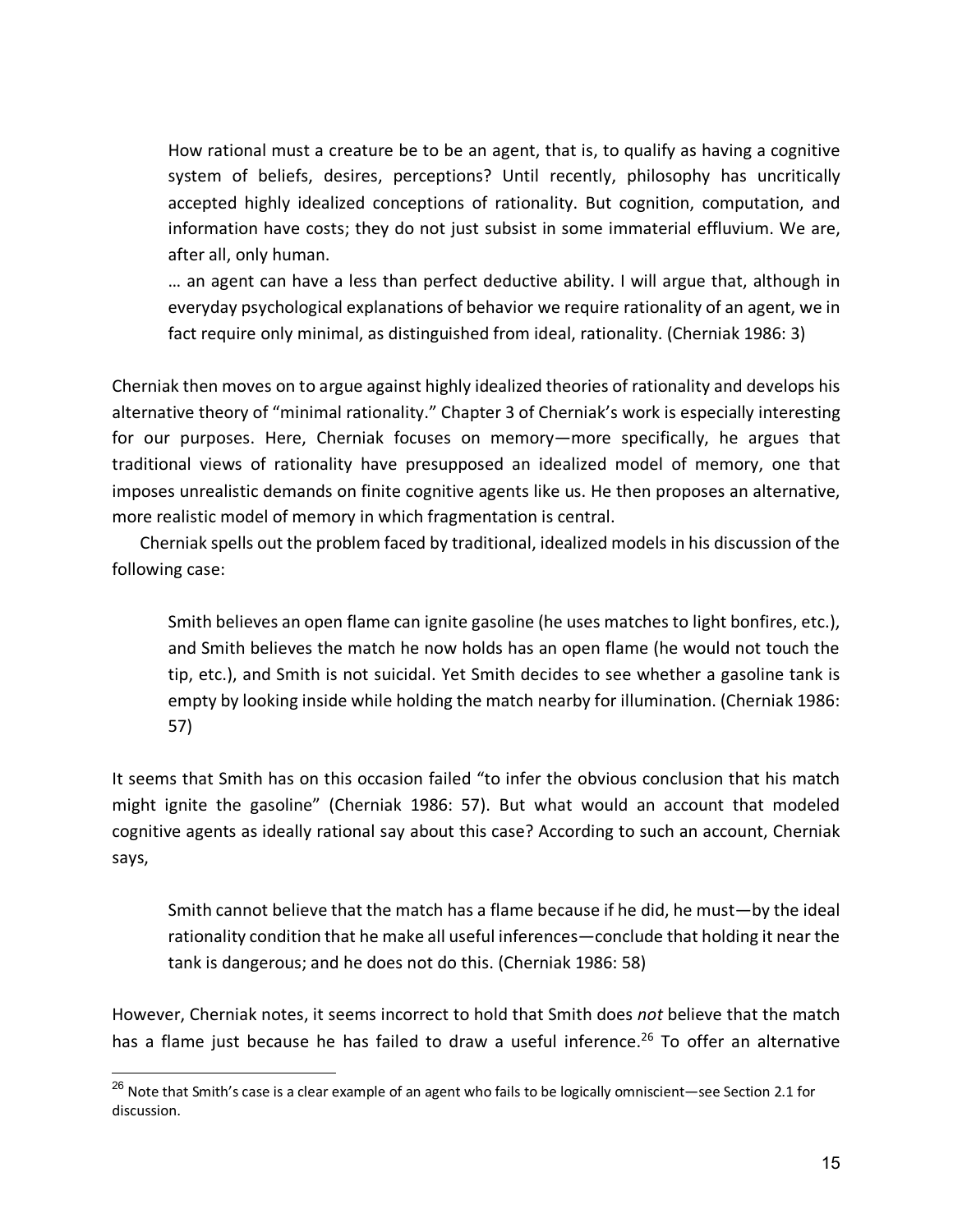account, Cherniak draws on a classic distinction from cognitive psychology—that between shortterm or active memory and long-term memory. Short-term memory has limited storage capacity and limited duration, but the agent can operate on its contents—items that are active in shortterm memory can serve as premises for inferences, act as an input to practical reasoning, and so on. On the contrary, long-term memory has "practically no capacity limit" (Cherniak 1986: 53), but the subject cannot operate directly on items stored in it—she must first retrieve those items, so that they can be activated in short-term memory and be operated upon.

But retrieving items from long-term memory in a reliable and efficient way is a difficult cognitive task in itself. On the one hand, we want our searches to be reliable: For instance, we want to retrieve information that is relevant to the cognitive problem that we are currently trying to solve. On the other hand, we also want our searches to be efficient: We have limited time to conduct our search, so it is not possible to check all of our memory and only retrieve those items that are relevant to our current cognitive task. An exhaustive search might be possible given unlimited time, but it is not possible for finite agents like us. We thus have to accept a "trade-off of reliability for speed" (Cherniak 1986: 66), conducting searches that are not perfectly reliable but can be performed in a limited amount of time.

This, Cherniak says, is achieved by organizing our memory—which is where Cherniak's notion of "compartmentalization" comes in. Items in long-term memory "must be organized into subsets according to subject matter, where items within a subset are more likely to be relevant to each other than items from different subsets" (Cherniak 1986: 66). Depending on the cognitive problem at hand, the agent will search within subsets that are most likely to be relevant to the problem in question. Since memory is organized in this way, the search is not random. Searching in a random way would be a completely unreliable recall method, often selecting pieces of information that have nothing to do with the current task, whereas searching within an organized memory allows one to select clusters of information that "match" the task. At the same time, however, the search is not perfectly reliable—sometimes, highly relevant information is neglected. Indeed, this is what happens in Smith's case:

[J]ust this type of failure to recall appropriate beliefs has occurred when Smith holds the match near the gasoline tank; given Smith's goal of self-preservation, his beliefs about whether a flame will ignite gasoline, and so on, are obviously relevant to the question of whether or not he should attempt this action. (Cherniak 1986: 61)

We can now see how the idea of fragmentation can be used to explain the case that proved problematic for highly idealized models of rationality:

[T]he belief that a flame can ignite gasoline is filed under, roughly, "means of ignition"; the belief that the match he now holds has a flame is filed instead under "means of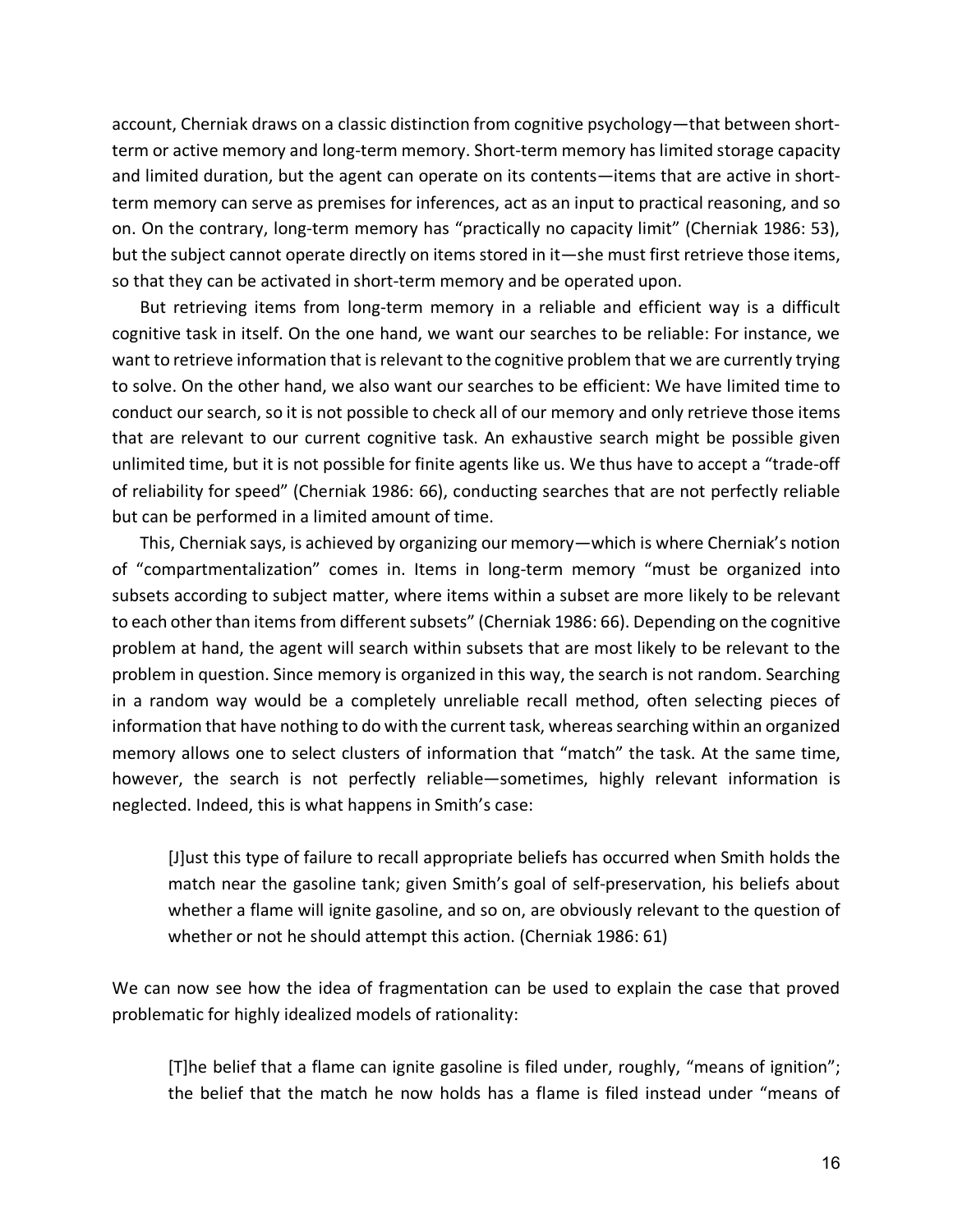illumination." The "illumination" category rather than the "ignition" category was checked because Smith decided he needed more light to see into the tank. The two crucial beliefs here … therefore were not both in short-term memory to be "put together"; but only if they were being thought about together could Smith make the connection and infer that there was danger. (Cherniak 1986: 57)

On this model of memory, the kind of mistake Smith makes is to be expected. Compartmentalizing our memory allows us to conduct fairly reliable searches in a limited amount of time, but it also leads to errors.

The defender of idealized models of rationality might now observe that Smith's behavior in the above case can be described as irrational. Since that behavior is partly a result of the way in which Smith's memory is organized, is compartmentalization itself a less-than-rational cognitive strategy? Not at all, Cherniak says:

[A] basic precondition for our minimal rationality is efficient recall, which itself requires incomplete search, which in turn requires compartmentalization. Compartmentalization seems in this way a fundamental constraint on human knowledge representation. (Cherniak 1986: 69–70)

[C]ompartmentalization is not just a regrettable failing of human beings, a departure from rationality *simpliciter*. Narrowly viewed, it leads to irrational actions, but overall, given our limitations (in particular, the slowness of exhaustive search), memory ought to be compartmentalized. Global rationality requires some local irrationality. (Cherniak 1986: 70)

Of course, this does not mean that all ways of organizing information in compartments are equally good. This, however, does not affect Cherniak's main point: Fragmentation plays an essential role in a realistic account of memory; in turn, such an account will be a central component in a plausible theory of rationality.

#### **4.2 Stalnaker and the possible worlds framework**

Stalnaker (1984) developed fragmentation as a strategy to deal with versions of the problem of logical omniscience as they arise for possible worlds accounts of propositional attitudes and their contents. Stalnaker breaks the problem down into three conditions on sets of propositions—we here present a version for belief:<sup>27</sup>

 $27$  Stalnaker discusses the problem as it arises for the attitude of acceptance, of which beliefs are a subclass.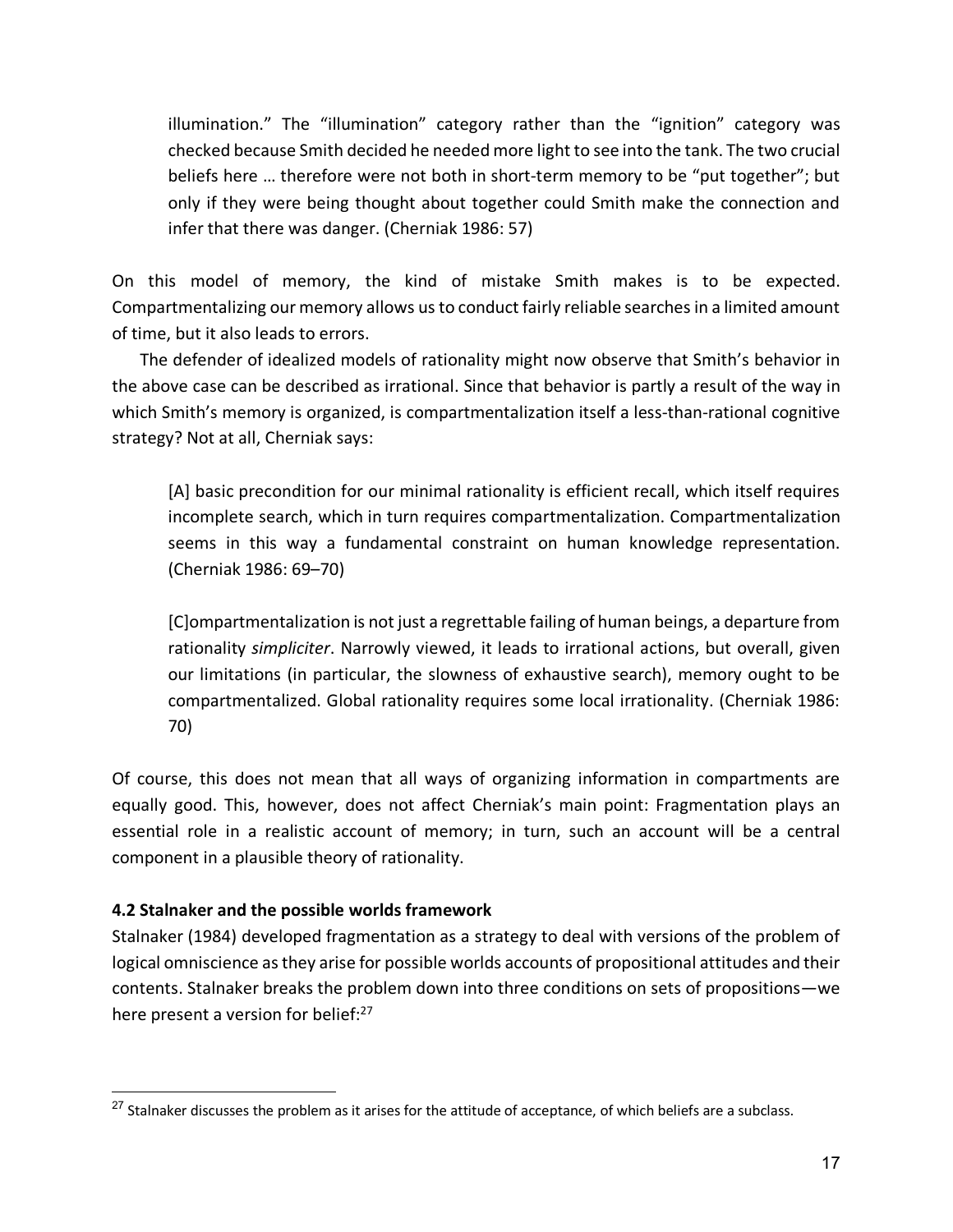- 1. If *P* is a member of a set of [believed] propositions, and *P* entails *Q*, then *Q* is a member of that set.
- 2. If *P* and *Q* are each members of a set of [believed] propositions, then *P & Q* is a member of that set.
- 3. If *P* is a member of a set of [believed] propositions, then *not-P* is not a member of that set. (Stalnaker 1984: 82)

Note that conditions 1 and 3 are akin to *Unity*'s *Closure* and *Consistency* principles. So if the possible worlds account of attitudes is committed to 1–3, it accepts *Unity*. Let's see why 1–3 apply to the possible worlds account. Suppose an agent believes that Vienna is the capital of Austria. This attitude state is understood, or modeled, in terms of the set of worlds compatible with the belief: the set of all and only worlds in which Vienna is the capital of Austria. Now, Stalnaker understands not only single beliefs but also an agent's overall belief state in terms of the set of worlds that are compatible with the agent's belief state. The set of propositions believed thus contains exactly those propositions that are true in all these worlds. (For a possible worlds proposition to be true in a world is for that world to be a member of the set that is that proposition.)

Take the agent who believes that Vienna is the capital of Austria and suppose that their overall belief state is understood in terms of the set of worlds in which Vienna is the capital of Austria. Since any world in which Vienna is the capital of Austria is a world in which Vienna is a city in Austria, the agent would also count as believing that Vienna is a city in Austria. After all, their belief state as defined by the set of worlds in which Vienna is the capital of Austria is a belief state compatible with Vienna's being a city in Austria. So condition 1 is fulfilled by the possible worlds account of attitude states that understands the state in terms of the set of worlds compatible with it, and the set of propositions to which the agent has the attitude as containing those propositions that are true in all of those worlds.

Next, suppose the agent believes that Vienna is the capital of Austria and also believes that Austria is north of Italy. Then their belief state is given by the set of worlds in which both of these propositions are true: the set of worlds in which Vienna is the capital of Austria and Austria is north of Italy. Of course, the conjunctive proposition that Vienna is the capital of Austria and Austria is north of Italy is also true in those worlds. So the agent counts as believing the conjunctive proposition that Vienna is the capital of Austria and Austria is north of Italy. In this way, the possible worlds account of attitude states fulfills the second condition.

Finally, the agent who believes that Vienna is the capital of Austria and whose belief state is given by the set of worlds in which Vienna is the capital of Austria cannot count as also believing that Vienna is not the capital of Austria. That's because the proposition that Vienna is not the capital of Austria is not true in any of the worlds in the agent's belief state, all of which are Vienna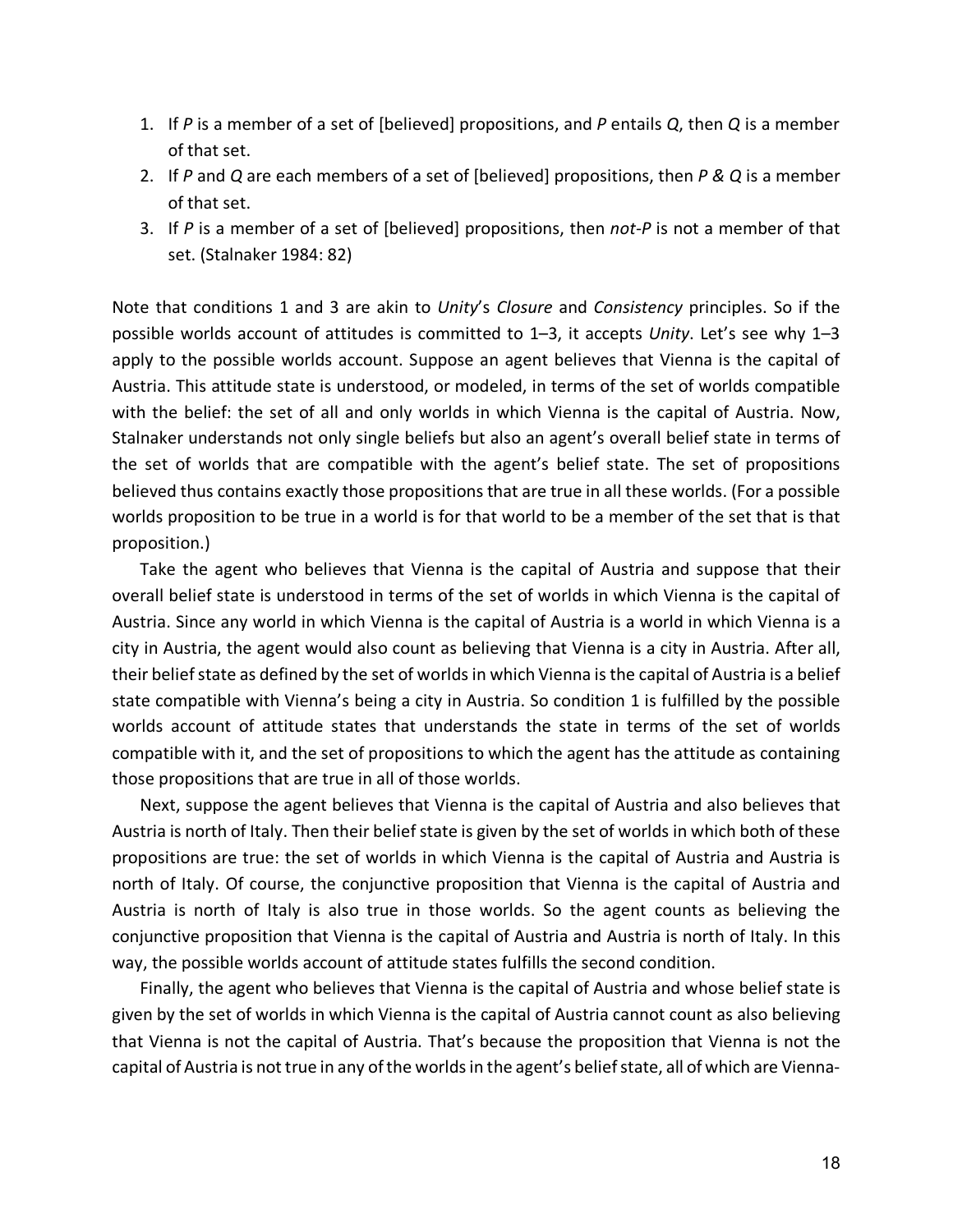is-the-capital-of-Austria worlds. So it can't be a member of the set of propositions the agent believes. Condition 3 is also met on the possible worlds account.

Stalnaker's commitment to conditions 1–3 for the possible worlds account of attitudes, and hence the problems of logical omniscience, come from understanding an agent's attitude state in terms of the set of worlds compatible with that state ("the possibilities that remain open for [the] agent in the ... state," Stalnaker 1984: 81). Stalnaker's motivation for this understanding of attitude states, on which these strong conditions are in-built, comes from his underlying pragmatic-dispositional account of propositional attitudes:

Beliefs, according to the pragmatic picture, are conditional dispositions to act. A rational agent is, in general and by definition, disposed to act appropriately, where what is appropriate is defined relative to his beliefs and desires. To say that an agent believes that *P* is to say something like this: the actions that are appropriate for that agent—those he is disposed to perform—are those that will tend to serve his interests and desires in situations in which *P* is true. (Stalnaker 1984: 82)

So belief is defined in terms of dispositions to act, given one's desires––in fact, given one's desires and also one's other beliefs. On the pragmatic-dispositional account it is necessary, Stalnaker argues, to understand any single belief against the backdrop of a belief state. Stalnaker provides the following example for illustration:

Suppose I believe, as I do [in 1984], that someone will be elected President of the United States in 1988. One way in which that proposition could be realized is for *me* to be the one elected, but I know that that is not the way my belief will come true. For my actions to be appropriate, given that I have this belief, it is surely not required that I take account of that possibility, since it is excluded by my other beliefs. The actions that are appropriate for an agent who believes that *P* depend not only on what he wants but also on what else he believes. So it is necessary to define appropriateness relative to a total set of beliefs, or a belief state. And all that matters about such a belief state, as far as the appropriateness of actions or the agent's dispositions to act are concerned, are the entailments of the belief state. (Stalnaker 1984: 82)

For an agent to believe *P* is for them to have a disposition to act in ways that bring about their desires in a world in which *P*—and also *Q* and *R* and *S*, given that those are the agent's (relevant) further beliefs. Thus Stalnaker's disposition to act in 1984, given his belief that someone will be elected US president in 1988, is not best understood as including dispositions to think about his campaign platform or who to make the next secretary of state, since the possibility of his being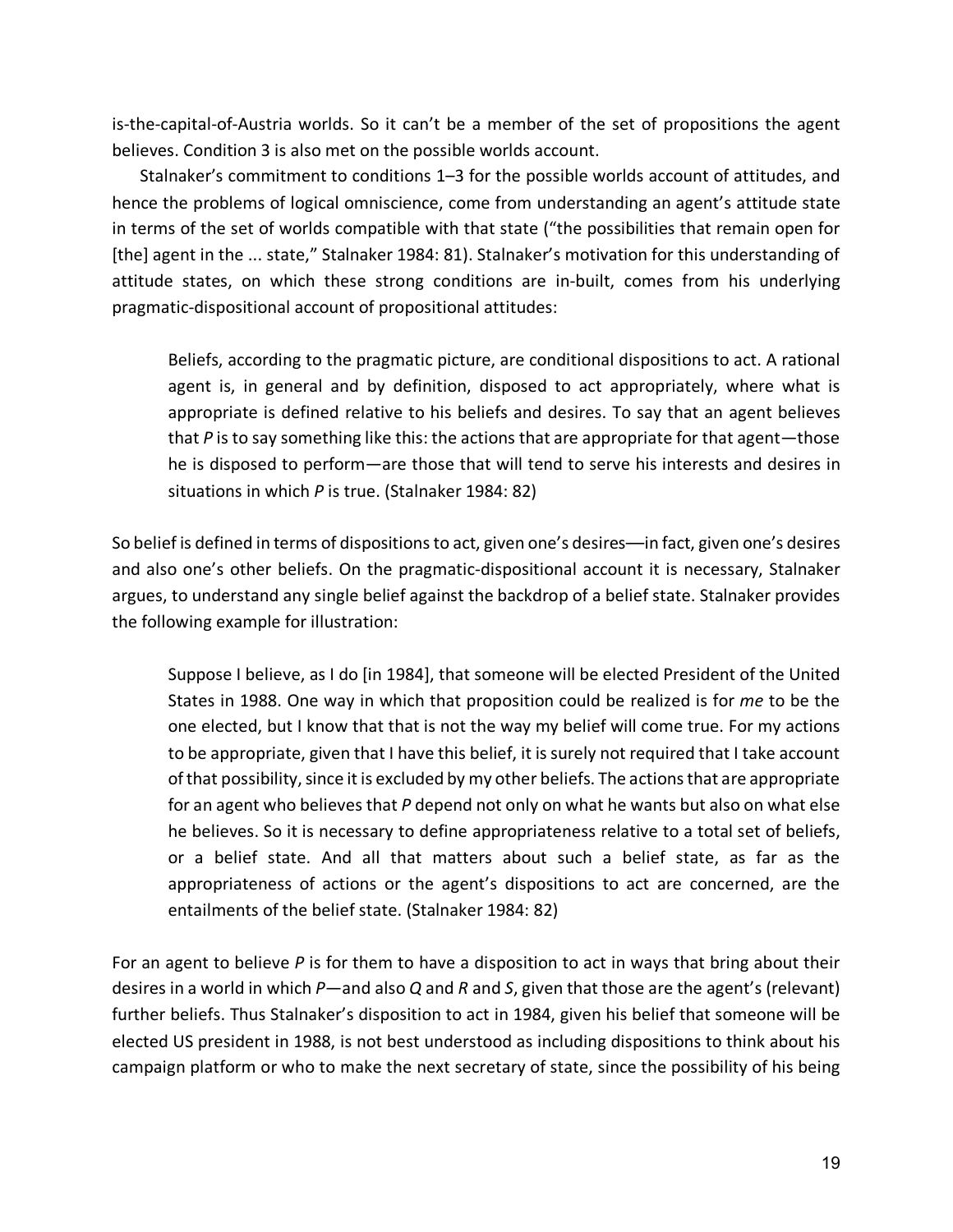elected is ruled out by his other beliefs. We don't have dispositions to act in desire-fulfilling ways under just any circumstances.

So how does fragmentation help with the problem, given the pragmatic-dispositional picture's commitment to belief states? As Stalnaker says, a single agent can be in more than one belief state at the same time:

A person may be disposed, in one kind of context, or with respect to one kind of action, to behave in ways that are correctly explained by one belief state, and at the same time be disposed in another kind of context or with respect to another kind of action to behave in ways that would be explained by a different belief state. ... the agent might, at the same time, be in two stable belief states, be in two different dispositional states which are displayed in different kinds of situations. (Stalnaker 1984: 83)

According to Stalnaker, conditions 2 and 3 need not hold for the agent's overall beliefs, for their dispositions to act need not be explained against the background of the totality of their beliefs. Consider again Lewis, who had beliefs in the inconsistent triad: that Nassau Street in Princeton ran roughly east–west, that the railroad nearby ran roughly north–south, and that the two were roughly parallel (cf. Section 2.2). Lewis's overall disposition to act might best be understood, given his story, by his different dispositions to act. On the one hand, he has dispositions including one to take streets that run perpendicular to Nassau Street when he intends to walk to the railway station; these dispositions are best explained by attributing the beliefs that Nassau Street runs roughly east–west and that it runs roughly parallel to the railroad. On the other hand, he has dispositions including one to take Nassau Street when he intends to take his bike for a ride to Trenton, roughly south/southeast of Princeton, without having to cross the railroad tracks to New York City in the north; these dispositions are best explained by his beliefs that the railroad runs roughly north–south and that it is parallel to Nassau Street. Lewis's overall dispositions to act are thus best explained by attributing different belief states, or fragments, to him, each of which explains dispositions in different contexts.

What about condition 1, a version of single-premise closure, which still holds for single belief states? Here, Stalnaker bites the bullet: "[T]here is no basis, given the pragmatic account of belief, for defining the set of propositions believed, relative to a belief state, in a way that conflicts with the first deductive condition" (Stalnaker 1984: 82). Why is that? Consider Stalnaker's belief that someone will be elected US president in 1988. If Stalnaker's actions in his example are appropriate (given his desires and further beliefs)—that is, if they tend to serve his interests and desires in situations in which someone will be elected US president in 1988, then they will also tend to serve his interests and desires in situations in which the 1988 US presidential elections aren't cancelled because of a global pandemic. That's because every situation in which someone is elected is one where the elections aren't cancelled because of a global pandemic. So, on the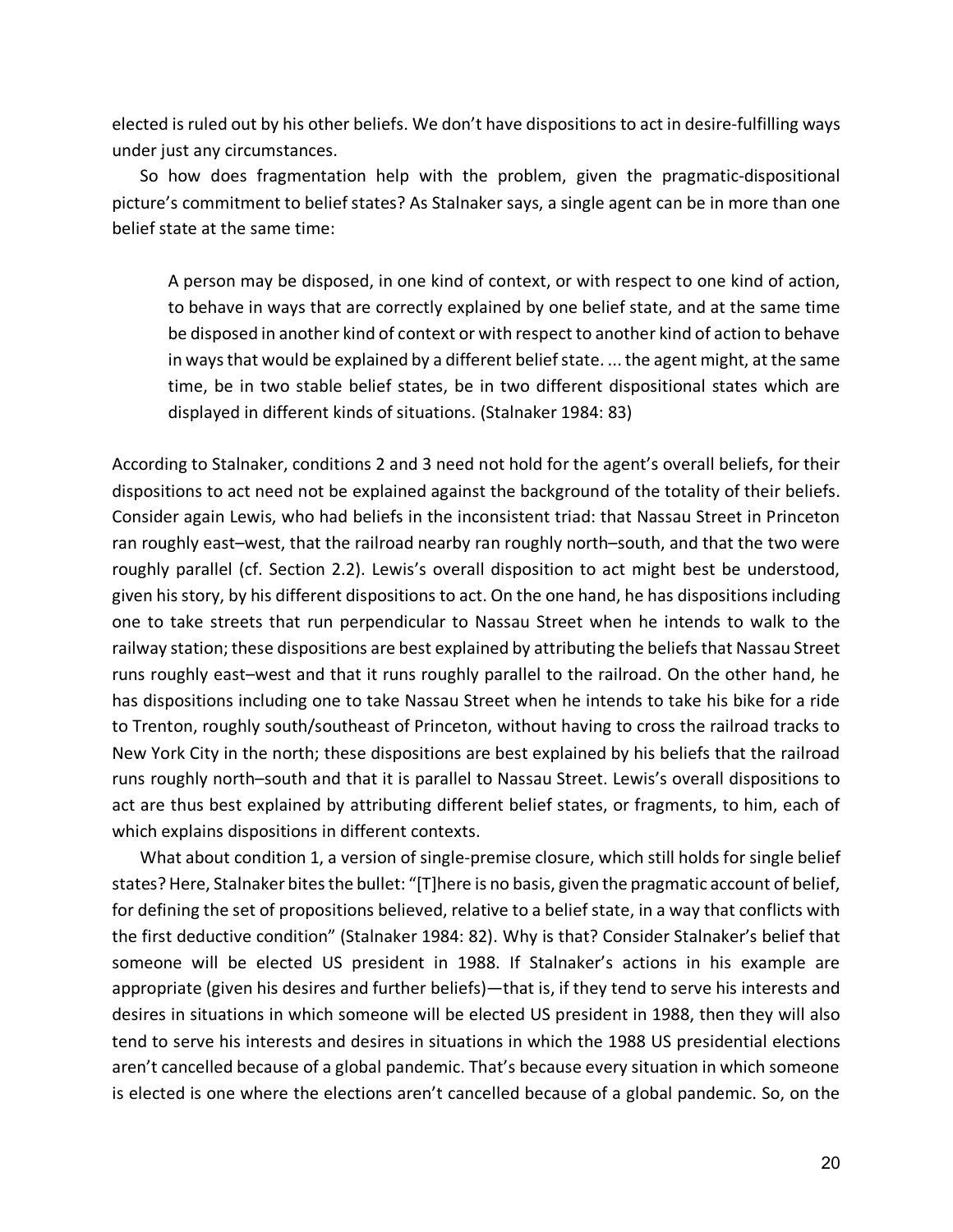pragmatic-dispositional account, Stalnaker also counts as believing that the elections won't be cancelled because of a global pandemic.<sup>28</sup>

The fragmentation of an agent's overall beliefs into separate belief states, or fragments, allows Stalnaker to explain the informational gain of deductive reasoning as resulting from the "integration of ... separate belief states" (1984: 98). Consider an agent with one belief state in which *P* is true and another belief state in which *Q* is true, but no belief state in which both *P* and *Q* are true. While some proposition *R* may be a deductive consequence of propositions *P* and *Q*  taken together, *R* is not a proposition that is true in any of the agent's belief states. Only once the agent integrates their *P*-belief state and their *Q*-belief state are they in a belief state in which *R* is true. Hence the integration of the two belief states, in deductive reasoning, results in the agent's gaining a new belief.<sup>29</sup>

#### **4.3 Recent developments**

In recent years, some authors have returned to the idea of fragmentation in a variety of philosophical contexts. Here we will only mention a few such proposals. Our goal is neither to provide an exhaustive overview nor to examine the details of the mentioned views, but rather to give a general idea of some recent developments.

#### Fragmentation in epistemology

Cases like those involving implicit bias (Section 2.6) not only raise questions about the nature of the mental states involved but also bring epistemological issues to the fore. As Daniel Greco (2015) notes, such cases put pressure on iteration principles such as—for knowledge—"If *S* knows that *P*, then *S* knows that *S* knows that *P*." Consider the case of the unwitting historian, who in fact has knowledge of English history from secondary school—she is able to reliably answer questions about William the Conqueror, Queen Elizabeth, and so on—but who has forgotten that she ever even took English history courses and insists that she knows nothing about English history. It's natural to take cases like this as evidence against iteration principles: For many propositions *p* about English history, the unwitting historian knows *p* but does not know that she knows *p*. But while it's plausible that our mental lives aren't fully transparent to us, giving up on iteration principles entirely comes at a cost. For instance, they allow for a straightforward explanation of "dubious," Moore's paradox–like assertions of the form "*P* but I don't know whether I know that *P*" (Greco 2015: 11 ff.).

<sup>&</sup>lt;sup>28</sup> In his discussion of two counterexamples to the first deductive condition, Stalnaker (1984: 88–9) considers defining "active belief" by adding a condition to the entailment, so that only propositions that are entailed by the belief state and meet this further condition are also in the belief state. See Yalcin (2018) for a partial solution to single-premise closure problems for possible worlds fragmentation views.

<sup>&</sup>lt;sup>29</sup> Ravo (2013) develops a Stalnaker-inspired fragmentation account of deduction in more detail—see Section 4.3.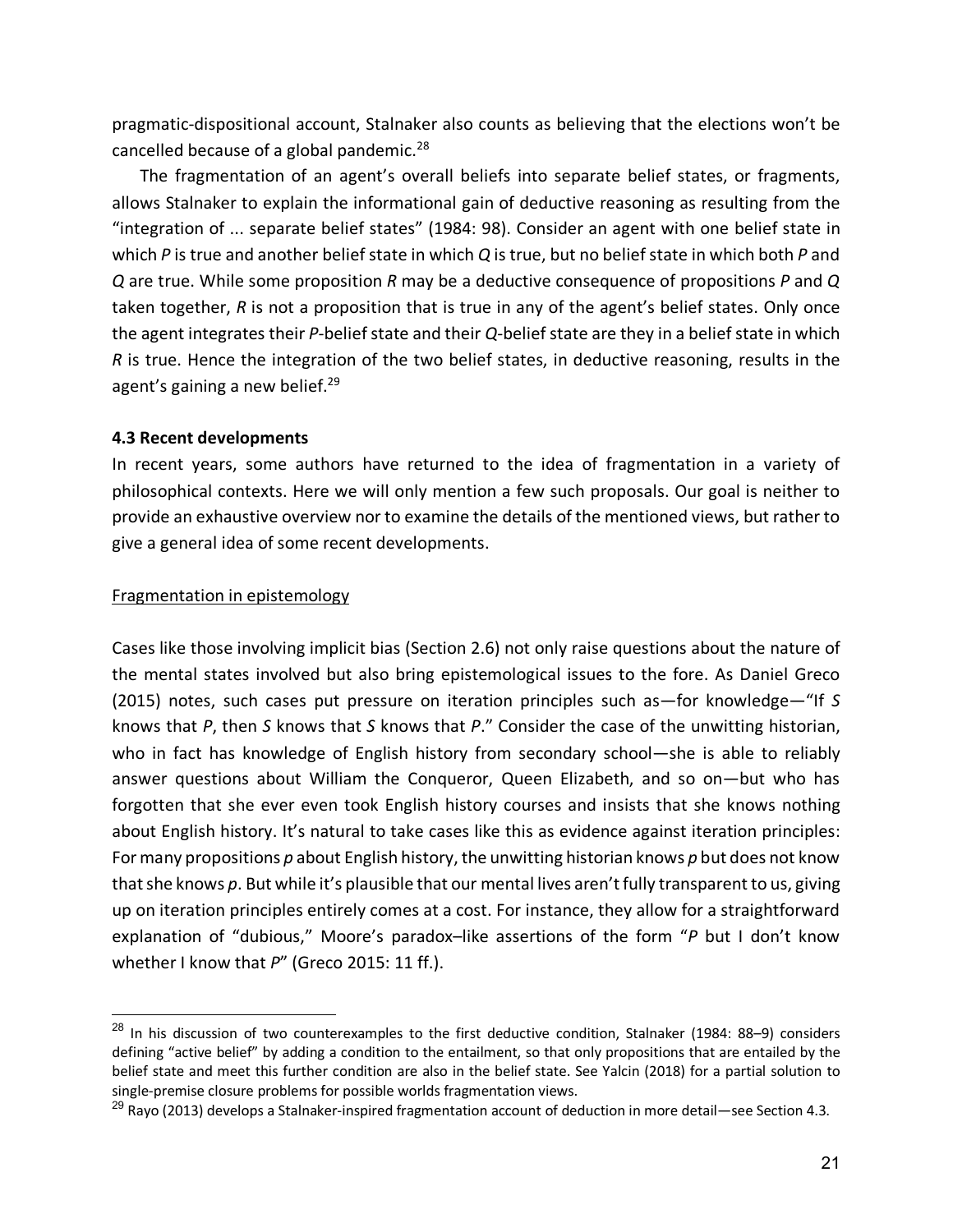Fragmentation, Greco argues, allows for an explanation of implicit bias cases and the case of the unwitting historian while also salvaging qualified versions of iteration principles. The unwitting historian has stored her knowledge of English history in a fragment she can access for the purposes of answering questions about English history but for no other purposes, while her second-order knowledge is stored in a fragment tied to other purposes.<sup>30</sup> So the apparent failure of the iteration principle for knowledge is due to inter-fragment opacity: Iteration principles hold within each single fragment—"If *S* knows-for-purpose- $\phi$  that *P*, then *S* knows-for-purpose- $\phi$  that *S* knows-for-purpose- $\phi$  that *P*"-but not across fragments. So fragmentation allows for a qualified defense of iteration principles.31

#### Mathematical and logical knowledge

In *The Construction of Logical Space* (2013: ch. 4), Agustín Rayo proposes a theory of mathematical knowledge in which fragmentation plays a central role. Rayo's goal is to answer the following question: "[H]ow should one model cognitive accomplishment in mathematics?" (Rayo 2013: 99). The core of Rayo's proposal is that

cognitive accomplishment in logic and mathematics can be modeled, in part, as the acquisition of *information transfer abilities*: abilities whereby information that was available for the purposes of one set of tasks becomes available for the purposes of a different set of tasks. (Rayo 2013: 102)

The notion of fragmentation is then applied to spell out what information transfer is:

A subject who has access to a piece of information for some purposes but not others is usefully thought of as being in a *fragmented* cognitive state. … One can model an information-transfer ability as the instantiation of a relation of *accessibility* amongst different fragments within the subject's cognitive state. (Rayo 2013: 104)

Rayo offers several examples, one of which is the following. Consider a farmer *A* who has to buy tiles to cover the area of her piece of land and also buy fencing for its perimeter. The farmer might know that she has to buy enough tiles to cover 81 square meters (the area of her land) and that (say) the patch is square-shaped while being unable to calculate how much fencing to buy.

 $30$  For Greco, "fragmentation" strategies actually encompass both what we've called horizontal and what we've called vertical fragmentation (see Section 3.1). So another way to respond to the unwitting historian is to ascribe two different kinds of knowledge attitudes to the unwitting historian, one for her first-order knowledge of English history and another for her second-order knowledge (cf. Greco 2015: n. 9 and p. 9).

 $31$  In addition, Greco (2014) argues that fragmentation also solves a puzzle about cases of "epistemic akrasia," in which a subject has a belief of the form "*P* but I oughtn't believe that *P*."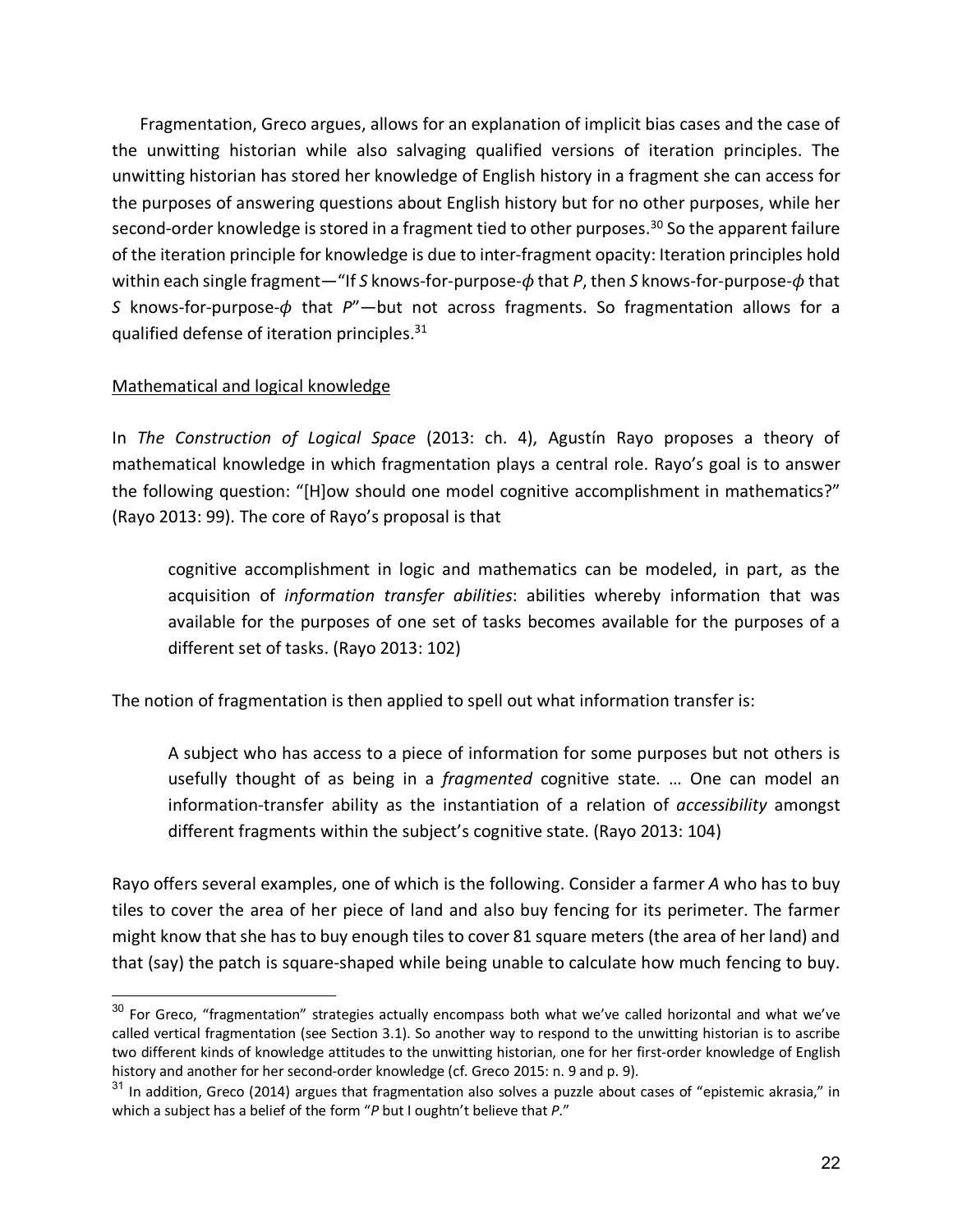On Rayo's model, the farmer's lack of mathematical knowledge and deductive skills does not amount to lack of information. The farmer does possess the information that the area is 81 square meters, which entails that the perimeter is 36 meters. However, the information she possesses is not accessible for the task of buying fencing; it is only accessible for the task of buying tiles. Once the farmer acquires the required knowledge and skills, thus making the calculation, the information she already had becomes accessible for the new task (as well as further tasks, such as answering the questions "What is the perimeter of the patch?"). No "new" information has been acquired, but "old" information has become more accessible. Mathematical accomplishments, then, are often achieved by increasing the accessibility of information that is "fragmented" and unavailable for the task at hand. Stalnaker's early appeal to fragmentation is thus implemented and developed within a theory of mathematical knowledge (Rayo himself recognizes that his account draws on some of Stalnaker's ideas; Rayo 2013: 97).32

#### Questions and beliefs

Yalcin (2018) also goes back to Stalnaker's discussion of fragmentation. Yalcin notes that the socalled "problem of logical omniscience" (see Sections 2.1 and 4.2 above) is actually a set of related problems, and fragmentation seems to help with some but not all of them. In particular, even a fragmented possible worlds model will still exhibit the following problematic property:

#### **Closure under entailment (fragmented)**

If *A* bears the belief relation to *p* with respect to some state, and *p* entails *q*, *A* bears the belief relation to *q* with respect to some state. (Yalcin 2018: 29)

To see why this is problematic, consider one of Stalnaker's (1984) examples. William III of England believed that England could avoid war with France. If England could avoid war with France, then England could avoid nuclear war with France. However, it seems that William III did *not* believe that England could avoid nuclear war with France. The problem is that, since the first proposition entails the second, all worlds where England avoids a war are worlds where England avoids a nuclear war. So the fragmented possible worlds model entails that, relative to some belief state (or "fragment"), William III believed that England could avoid nuclear war with France. This is not what we want, for William III simply had no such belief—there should be *no* belief state/fragment relative to which he believed the proposition in question.

While taking fragmentation on board, Yalcin also develops the possible worlds model further to address this problem. The main idea is to think of belief as "question-sensitive." Consider a

<sup>&</sup>lt;sup>32</sup> This brief summary only touches on a few aspects of Rayo's theory—Rayo also provides a formal model of fragmented cognitive states, discusses belief reports, and offers independent motivation for his view.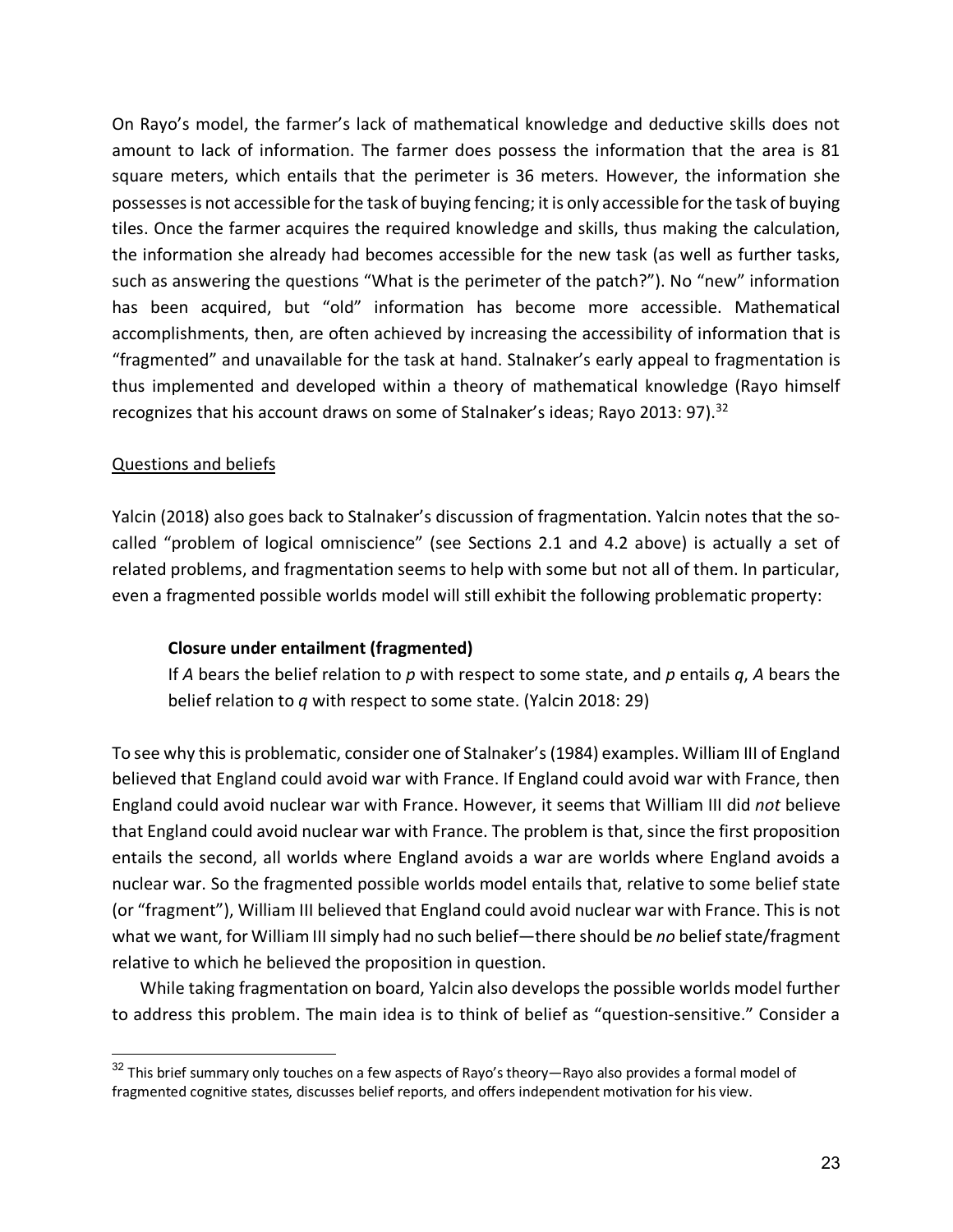question as a "partition of logical space" (Yalcin 2018: 32) that divides the space of worlds into cells. Each cell is a class of worlds that "yield the same answer" to the question, although they might differ in other respects. So each cell corresponds to a possible complete answer to the question. The idea, then, is that states of belief are relativized to questions—or, as Yalcin also puts it, to "resolutions of logical space" (Yalcin 2018: 31–3).

Now consider our problem case again. "Will there be a war?" is one question; "Will there be a nuclear war?" is a different question.<sup>33</sup> In particular, in some worlds there will be no nuclear war, but there will be war nonetheless (naval war, say). Therefore, the two partitions/questions are not identical. William's belief state is defined relative to the first question—the question partitions logical space into two cells, and William's belief state excludes exactly the worlds in one of them, the one where there will be war.<sup>34</sup> All the worlds where there will be a nuclear war are thereby also excluded. But now consider the nuclear war question, which also partitions logical space into two cells. In addition to excluding the worlds in the nuclear war cell, William's belief state also excludes several others—naval war worlds, for instance. William's belief state is thus too rough and unspecific with respect to nuclear war matters; it is therefore undefined relative to the nuclear war question. This explains why William III did not believe that a nuclear war could be avoided, although he did believe that a war could be avoided. This brief sketch does not do justice to all the complex details of Yalcin's view, but it should give an idea of this recent interesting application of the fragmentation hypothesis.

# **5. Open questions and overview of the volume**

In this final section, we provide an overview of the contributions to the volume while also presenting some open questions that constitute promising avenues for future research and discussion about fragmentation. Each contribution is related to a group of questions, to locate it more clearly within the debate and to allow the reader to navigate more easily between the volume's contents.

#### Fragmentation: Foundational issues and motivation

One crucial question for anyone who defends fragmentation is whether there is enough reason to do so. As previously highlighted, the rival model of unity enjoys widespread support and has important virtues. Is a departure from the model justified?

This question takes center stage in Daniel Greco's contribution to the volume, "Fragmentation and Coarse-Grained Content." As Greco shows—and as we explained in Section

<sup>&</sup>lt;sup>33</sup> We changed the two questions slightly with respect to Stalnaker's example so as to simplify the discussion.

<sup>&</sup>lt;sup>34</sup> Of course, William will also have several other beliefs which rule out further worlds. But we can set this complication aside here.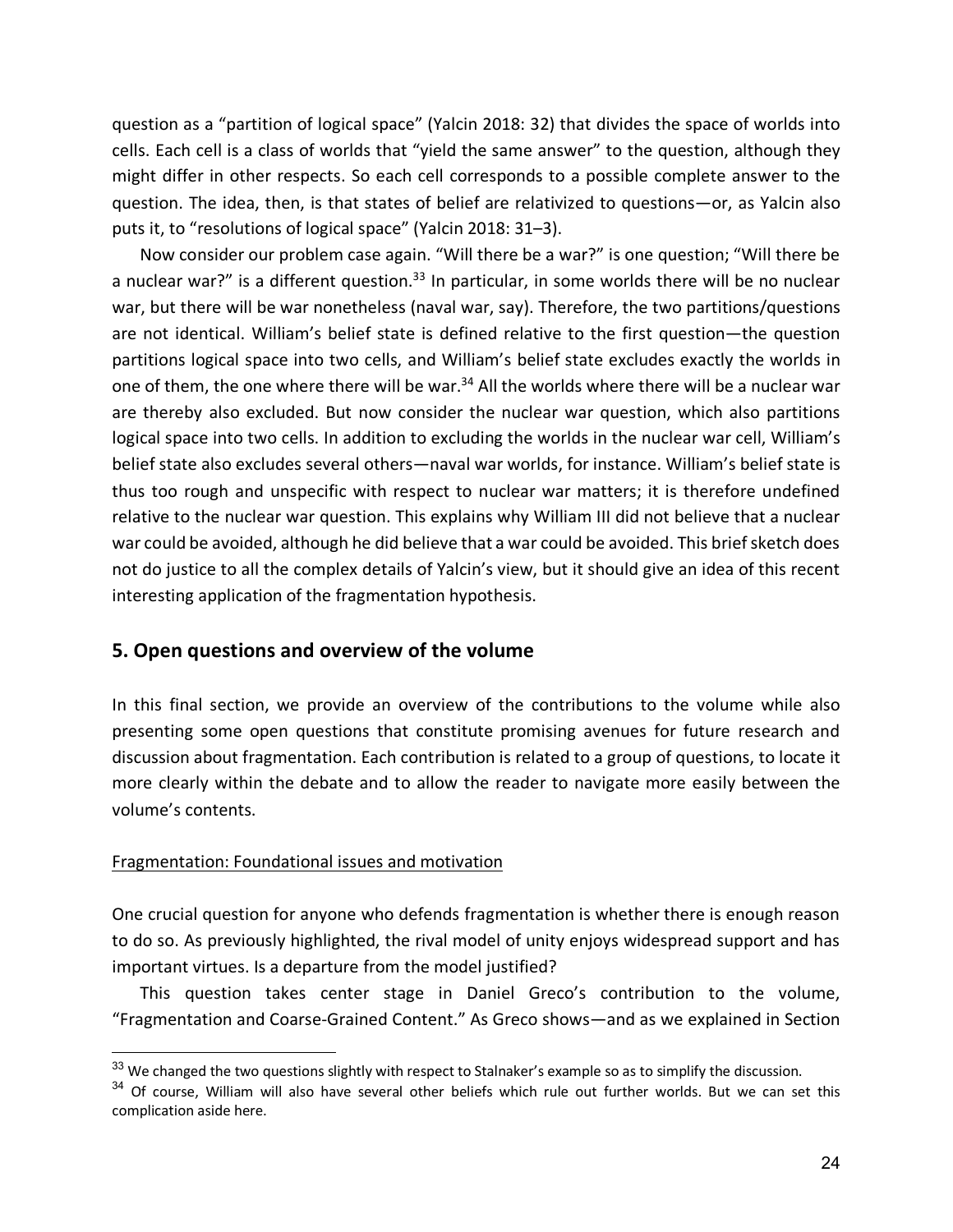4.2—fragmentation can be used within possible worlds models of content to address the problem of logical omniscience (what Greco calls "the problems of coarse grain"). This leads to a natural worry: Is fragmentation an ad hoc maneuver designed to save a specific theory? Greco thinks not: Fragmentation is independently motivated in virtue of "certain very attractive views about the relationship between beliefs, desires, and action" and as a "'modest' approach to model-building in philosophy" (Greco, Chapter \* in this volume: \*).

In their "Fragmentation and Information Access," Adam Elga and Agustín Rayo also aim to provide support for fragmentation, while at the same time developing a specific version of the general approach. Their main thesis is that "in order to account for the behavioral dispositions of a subject with imperfect access to her information, we need to specify what information is available to her relative to various purposes" (Elga and Rayo, Chapter \* in this volume: \*). The authors offer a model to represent information accessibility for a subject and apply that model to puzzling phenomena like confusion and imperfect recall.

In their "The Fragmentation of Belief," Joseph Bendana and Eric Mandelbaum defend and develop the fragmentation idea through a thorough examination of empirical evidence from cognitive science. While recognizing that a unified model of belief storage is popular and *prima facie* attractive, the authors criticize the model as conflicting with recent findings on a variety of cognitive phenomena. They then propose a set of empirically-informed hypotheses that better fit the data and serve as the core for a fragmented model of belief storage.

Andy Egan's "Fragmented Models of Belief" is a self-proclaimed "advertisement for the program of constructing fragmented models of subjects' propositional attitudes" (Chapter \* in this volume: \*). Egan lays out the reasons that motivate abandoning unified models of attitudes in favor of fragmented ones and provides a roadmap of questions and issues for future research on such fragmented models.

As we go on to explain in what follows, questions about the motivation for fragmentation are by no means abandoned in the rest of the volume—other chapters also identify novel and interesting sources of support, suggesting that one of fragmentation's main virtues might well be its versatility in dealing with a diverse range of philosophical puzzles.

#### Rationality and fragmentation

Another set of open questions concerns the normative status of being in a fragmented belief state. One way to inquire about the rationality of being fragmented is this: "Is it always rationally better, cognitive capacities permitting, to be unified than fragmented?" (Egan, Chapter \* in this volume: \*). If we accept *Consistency* and *Closure* as global requirements on an agent's overall belief system, the answer seems to be yes: To be fragmented, it is often assumed, *is* to fall short of perfect rationality (Stalnaker 1984). At the other end of the spectrum, Egan answers no: "[F]ragmentation can serve as a useful damage-control device in cases where agents have belief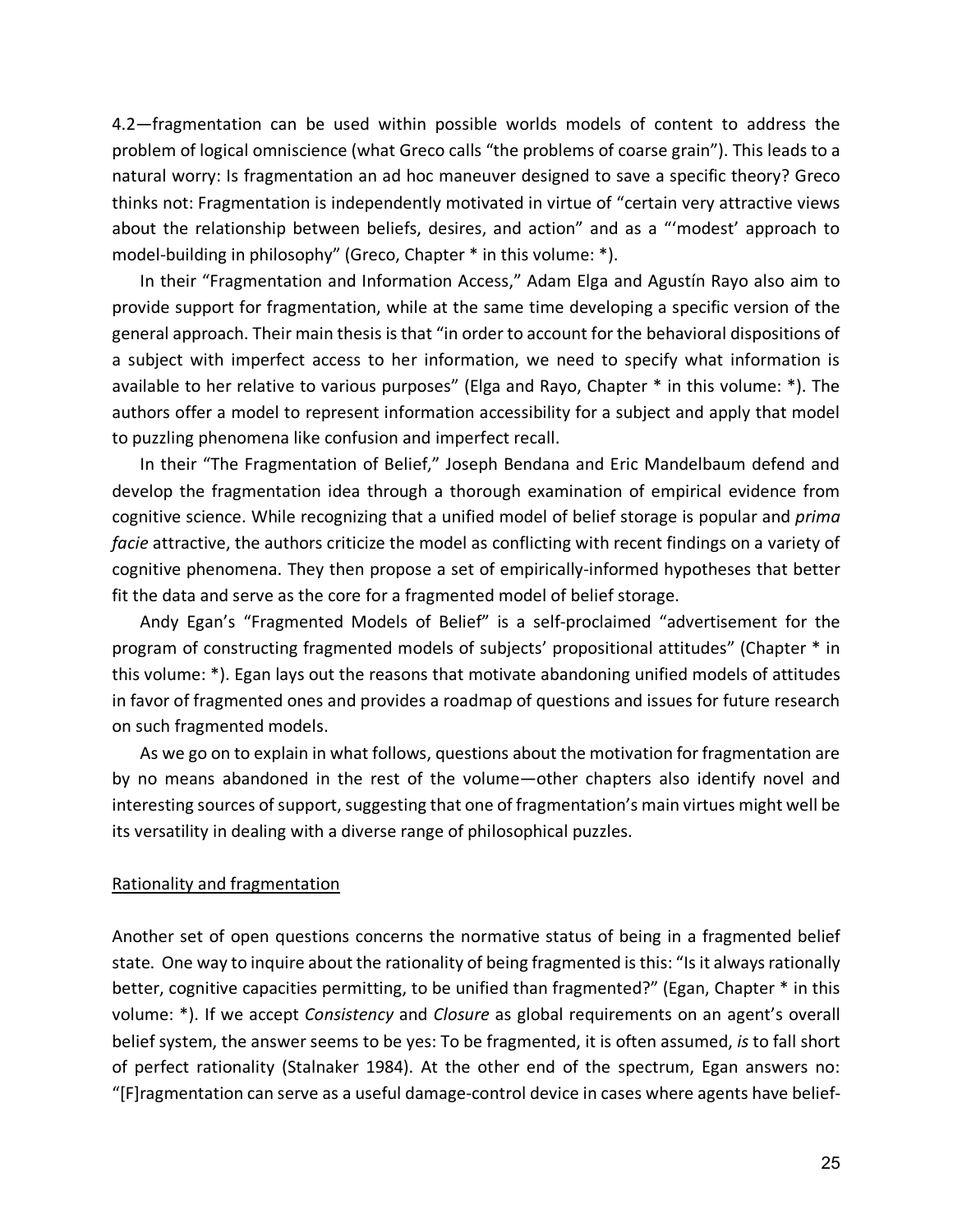forming mechanisms that are liable to go wrong. The fact that agents can have such fallible beliefforming mechanisms can make it more rational, in certain kinds of cases, to be fragmented than to be unified" (Egan, Chapter \* in this volume: \*; cf. Egan 2008). If it's sometimes but not always more rational to be fragmented than unified, the question about the rationality of fragmentation shifts: When, or in what ways, is it rational to be fragmented? According to Cherniak (1986), an agent with limited cognitive resources should compartmentalize her memory in a way that makes the search of her stored beliefs, or memory, most efficient. As we have seen (Section 4.1), this will occasionally lead the agent to make mistakes, but these do not impair her status as a "minimally rational" subject.

In her "Rationality in Fragmented Belief Systems," Cristina Borgoni provides another answer to questions about the rationality of fragmentation. She argues that while consistency remains a rationality requirement within fragments, it's not a rationality requirement across fragments. Instead, Borgoni proposes responsiveness to evidence as an inter-fragment rationality requirement for distinguishing between irrational and rational cases of fragmentation. Seth Yalcin, in his "Fragmented but Rational," also denies that coherence is an inter-fragment rationality requirement on an agent's overall belief state and rhetorically asks: "[W]hy isn't this [applying a coherence requirement across fragments] just confusedly projecting a constraint that applies to individual fragments onto the entire doxastic state?" (Chapter \* in this volume: \*). Going beyond coherence, Yalcin searches for other inter-fragment requirements of rationality that are violated by "fragmentation per se." His search coming up short, he concludes that "fragmentation per se is not a failure of rationality" (\*).

#### Fragmentation and language

Section III takes up issues concerning the relation between fragmentation and language. The idea of fragmentation is generally stated as a hypothesis about the structure and organization of our mental states. But can this hypothesis also have interesting consequences and applications at the level of language? This question is explored in the two chapters in this section.

In his "Fragmentation and Singular Propositions," Robert Stalnaker presents two puzzles concerning necessary a posteriori truths and propositional attitudes, respectively. His proposal is to address the puzzles by combining the strategies of fragmentation and "diagonalization." These strategies were originally proposed in Stalnaker's *Inquiry* (1984); in his contribution to this volume, Stalnaker sheds new light on the relationship between fragmentation and diagonalization, explaining why they are not competing but complementary strategies and pointing toward applications to further philosophical puzzles.

Dirk Kindermann's "On the Availability of Presuppositions in Conversation" proposes applying fragmentation to another problem arising in connection with linguistic communication. Having introduced the notions of presupposition and common ground as they are generally construed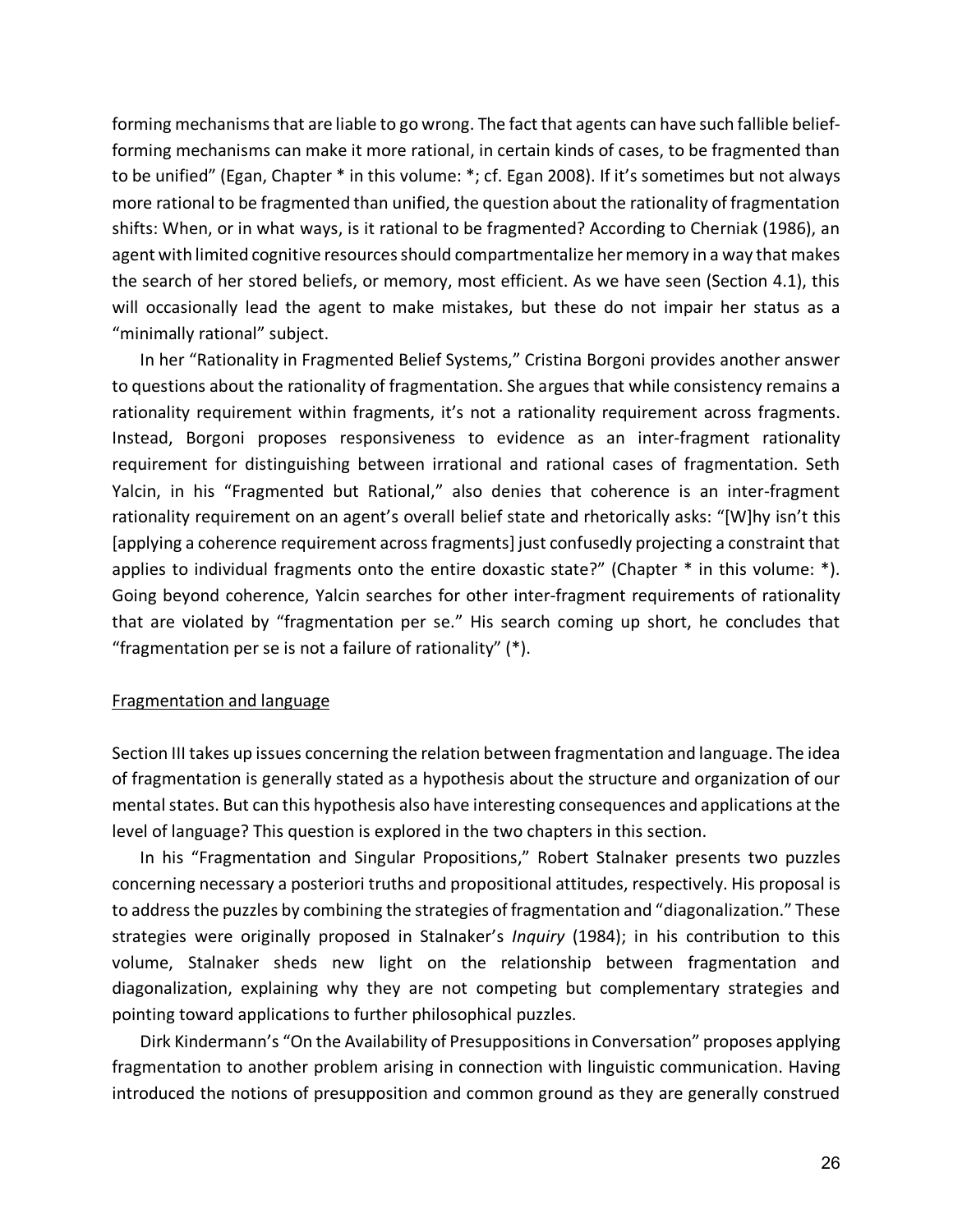in the pragmatic tradition of Stalnaker and Lewis, Kindermann argues that these notions need refinement. What speakers presuppose—what they mutually take for granted for the purposes of conversation—is available or unavailable to them only relative to a conversational task at hand. Kindermann argues that traditional conceptions of presupposition are unable to explain this phenomenon, and he proposes a different approach, where the common ground is modeled as a fragmented information state.

#### Fragmentation and mental files

The chapters in Section IV examine the relationship between fragmentation and the so-called "mental files" hypothesis.<sup>35</sup> While the idea of mental files has received a lot of attention in the recent literature, there has not been a thorough examination of the relationship between fragmentation and mental files. Are these competing hypotheses? Are they complementary? Are they different ways of implementing the same basic idea? These questions are taken up in the two chapters in this section.

In his "Do Mental Files Obey Strawson's Constraint?" François Recanati focuses on "Frege Cases"—cases where a subject is unaware or mistaken about some identity fact. Recanati argues that, within his version of the mental files framework, Frege Cases should be treated as an instance of fragmentation. Recanati's argument is based on his defense of "Strawson's constraint"—an influential and controversial principle about how to model our knowledge of identities. Once this basic principle is in place, Recanati argues, we can look at mental files as a specific manifestation of our fragmented cognitive architecture.

Michael Murez's "Belief Fragments and Mental Files" begins by presenting a cluster of philosophical issues which, he argues, should be addressed by combining fragmentation and mental files in a single account. Murez then presents a dilemma for both fragments and files: Both hypotheses "threaten to be either explanatorily lightweight or empirically refuted" (Murez, Chapter \* in this volume: \*). He contends that we should embrace the second horn of the dilemma, opening fragmentation and mental files up to empirical refutation or confirmation.

Murez's dilemma is in fact part of a broader set of questions having to do with the descriptive adequacy of fragmentation theories. Should we interpret these theories as idealized or normative models, or are they meant to provide a correct description of our actual cognitive processes? If the latter is true, does this mean that fragmentation theories should be subject to the possibility of empirical confirmation or refutation, as Murez argues?

There has been some discussion of these questions in the previous literature. For instance, Norby (2014) examines recent work on memory in cognitive psychology; focusing on "cuedependent retrieval," Norby says "it suggests that fragmentationalism may not find motivation

 $35$  There is a large body of literature on the topic—see Recanati (2012, 2017) for an influential recent statement of the mental files model.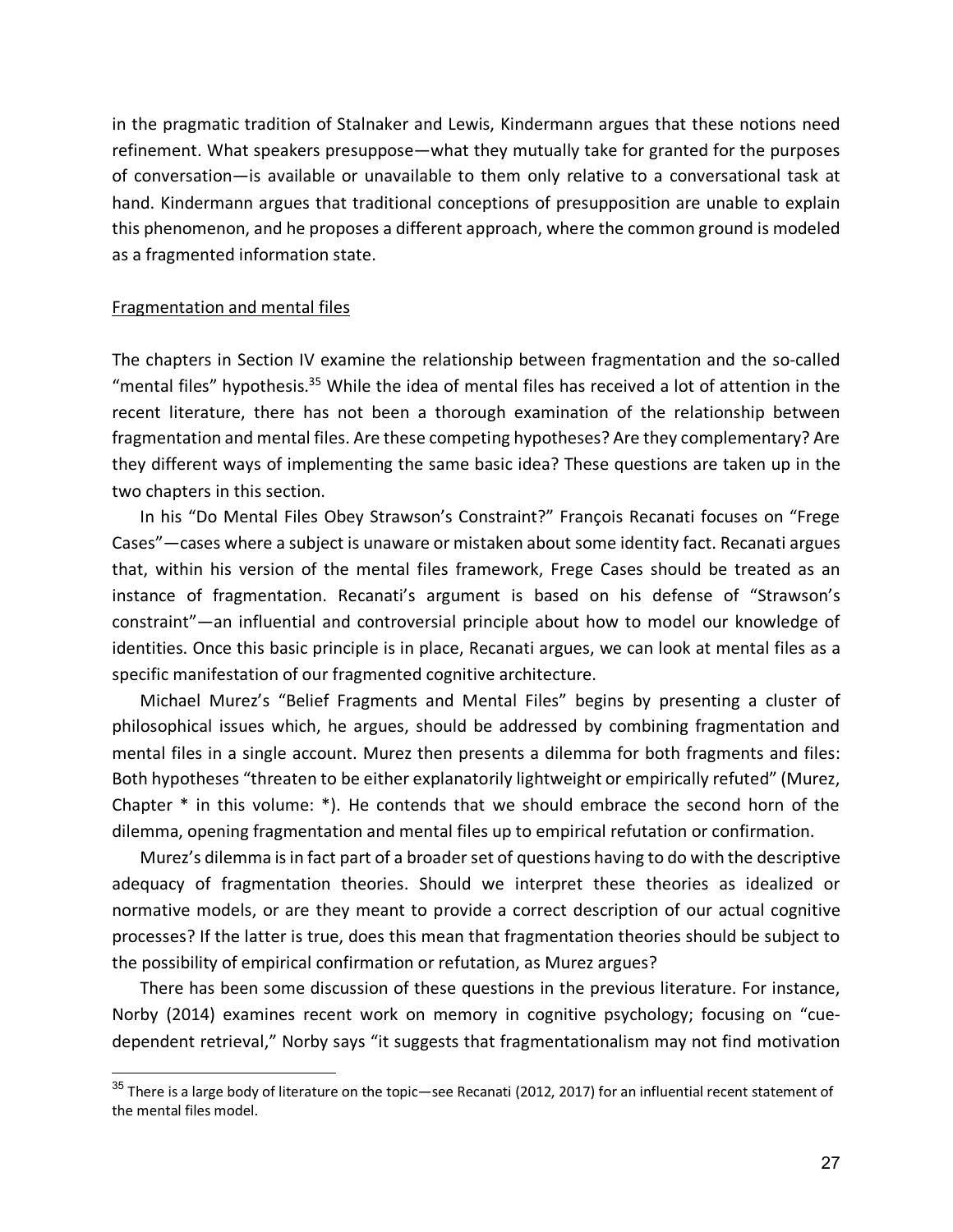from the perspective of psychological science" (Norby 2014: 33). More generally, Norby's claim is that

although empirical psychology provides a number of ways in which we might divide beliefs up by psychological type, it is unlikely that any of them are suitable for fragmentationalism's purposes. (Norby 2014: 32)

Questions about the empirical adequacy of fragmentation receive in-depth discussion in this volume (see the chapter by Bendana and Mandelbaum and the chapter by Murez), thus providing new inputs to future discussion about this important issue.

#### Fragmentation and implicit attitudes

In Section V, the discussion focuses on implicit attitudes and their connection with the fragmentation hypothesis. Implicit attitudes have received a great deal of discussion in the recent philosophical literature. This is not surprising, given that they are not only an important object of study for philosophy of mind and cognitive science but also a phenomenon of great social and political significance. As noted in Section 2.6, psychological research has brought to light striking cases of implicitly biased attitudes towards groups such as "African-Americans, women, and the LGBTQ community" (Brownstein 2019). Gaining a better understanding of implicit attitudes thus turns out to be essential on both theoretical and practical grounds. In this section of the volume, the issue is tackled from a number of different perspectives, with special attention being paid to the extensive empirical literature in this area.

Can fragmentation help to shed light on the nature of implicit bias, and implicit attitudes more generally? In Section 2.6, we briefly sketched one way to apply fragmentation to the problem, focusing on Brownstein's (2019) example of implicit bias towards women. Note, however, that there is at least one important difference between implicit bias and some classic examples of fragmentation: Implicit bias can be remarkably insensitive to evidence and can escape cognitive control on the subject's part. A person can be aware of their own bias against a particular group, believe that their prejudiced attitude is incorrect and harmful, and desire to change the attitude in question, yet the implicit attitude will often persist.<sup>36</sup> Other cases of fragmentation are prima facie different—in describing his own case, for instance, Lewis tells us that his beliefs changed "straightway" once he noticed the inconsistency (see Section 2.2). When trying to apply fragmentation to this domain, one will therefore have to account for the specific features that seem to distinguish implicit bias from other cases of fragmentation.

 $36$  For an example, see Schwitzgebel's (2010) example of "Juliet the implicit racist."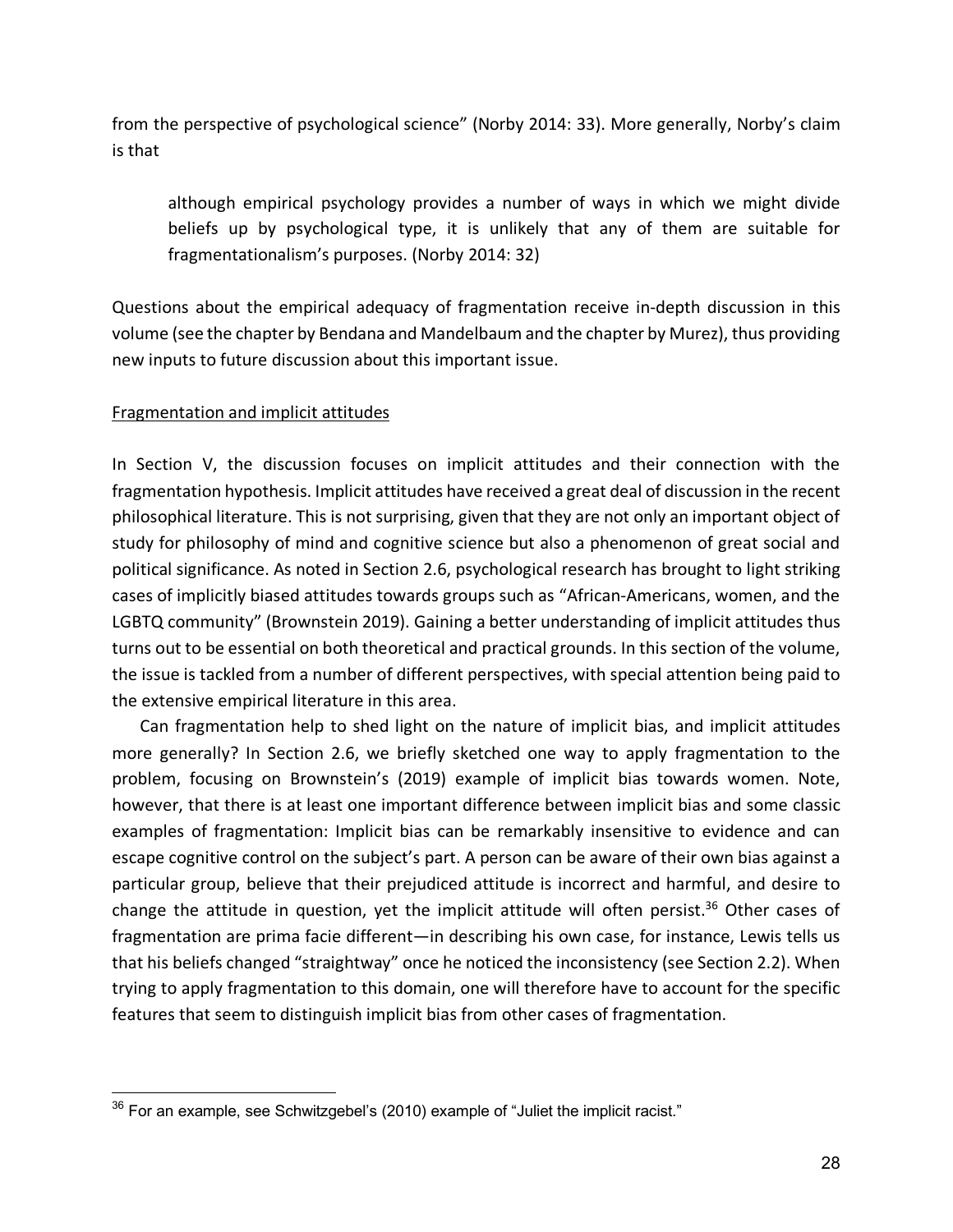One theorist who integrates fragmentation within his theory of implicit bias is Joseph Bendana, in his chapter "Implicit Attitudes Are (Probably) Beliefs." Against views that distinguish implicit attitudes from beliefs, Bendana presents a dilemma: "The criteria of belief they invoke are either too strong to be criterial for explicit beliefs or too weak to exclude implicit attitudes from the category of belief" (Chapter \* in this volume: \*). On the other hand, there is a body of empirical data that is often cited against the view that implicit attitudes are beliefs; to address this challenge, Bendana appeals to an "independently motivated, fragmented model of the mind" (\*), which can be combined with Bendana's view of implicit attitudes to explain the relevant data.

Josefa Toribio's contribution "Implicit Bias and the Fragmented Mind" also reviews a large body of empirical literature, but it criticizes the attempt to apply fragmentation to cases of implicit bias. In the first part of the paper, Toribio presents a dilemma for fragmentation views: Assuming a "dispositionalist" account of belief, fragmentation is explanatorily vacuous; assuming a "representationalist" account, fragmentation is irrelevant, with the notion of "access" playing the central explanatory role. In the second part of the paper, Toribio focuses on implicit bias and offers an alternative reading of the phenomenon, arguing that "a representational, contextualist, non-fragmentationalist, and affect-laden account of the dissonance between implicit and explicit biases" is superior to a fragmentation-based explanation.

In her chapter "Rational Agency and the Struggle to Believe What Your Reasons Dictate," Brie Gertler focuses on one of the issues mentioned earlier: the sensitivity—or lack thereof—of our attitudes to evidence and cognitive control. The chapter argues against "agentialism," an influential view that holds that rational agency has special normative significance. Gertler argues against one particular claim held by agentialists, namely that "[t]he normative significance of rational agency transcends its instrumental value as an especially effective means of achieving alignment between attitudes and reasons" (Chapter \* in this volume: \*). Gertler presents a case where the subject succeeds in bringing her beliefs in line with her reasons but does so through an indirect process of belief shaping. The case is identified as an instance of fragmentation, where the subject has recalcitrant beliefs that resist the force of reasons.

Eric Schwitzgebel's contribution, entitled "The Pragmatic Metaphysics of Belief," defends a "pragmatic" approach to the nature of belief against what he calls an "intellectualist" approach. On the latter view, intellectual endorsement of a proposition is sufficient to ascribe a belief in that proposition to the relevant subject. Not so on a pragmatic view, where belief is "behaviorally demanding": "[T]o really, fully believe, you must also 'walk the walk'" (Chapter \* in this volume: \*). The chapter is based on a case of cognitive dissonance, which raises questions about what the subject really believes: "Does Daniel believe that the working poor deserve at least as much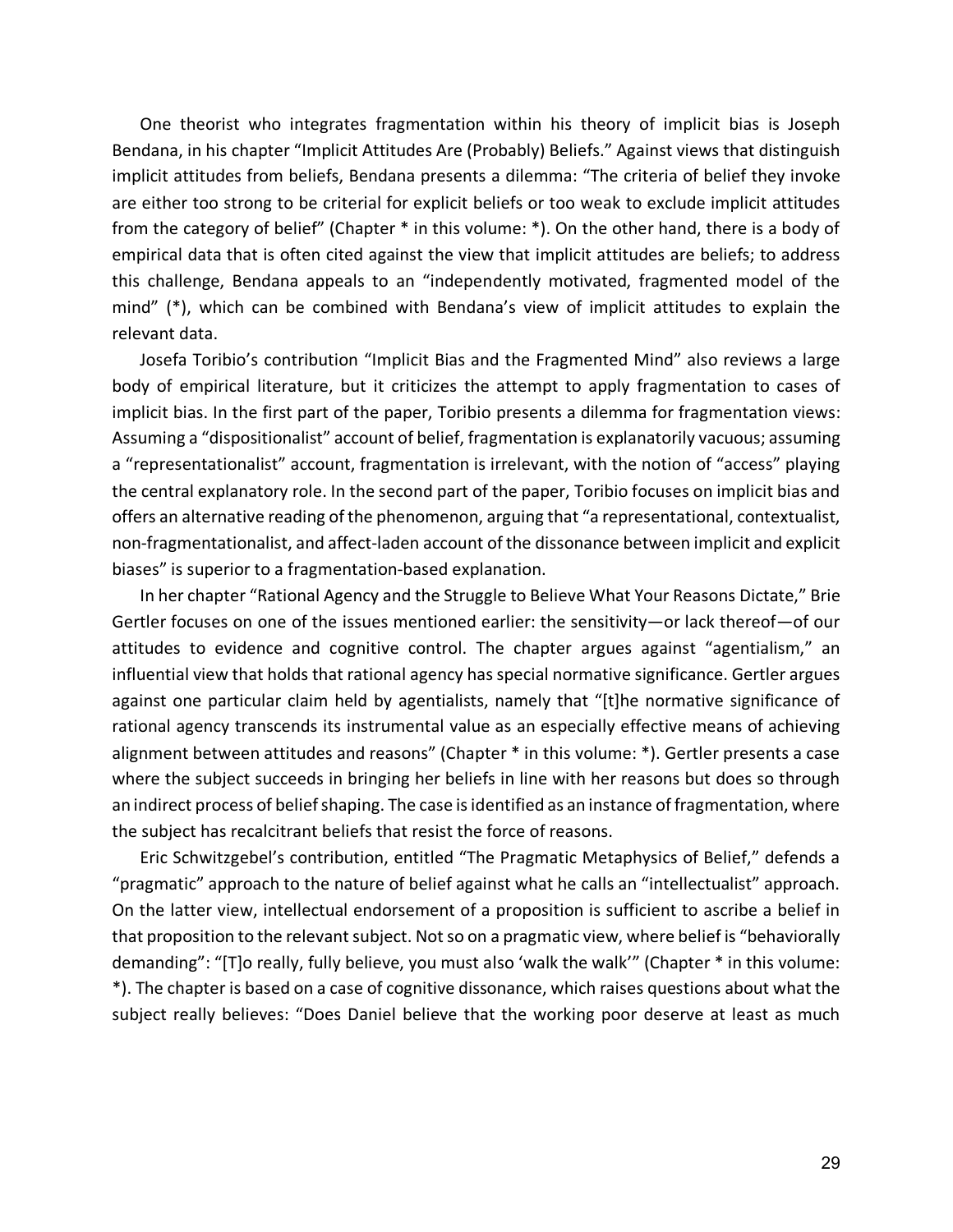respect as those of higher social status?" (\*). Schwitzgebel's chapter brings social and political issues to the fore, connecting them to the debate about implicit bias in an especially vivid way. $37$ 

#### **References**

- Aronson, E. (1997), 'Back to the Future: Retrospective Review of Leon Festinger's "A Theory of Cognitive Dissonance"', in *The American Journal of Psychology* 110/1: 127–37.
- Bilgrami, A. (2006), *Self-Knowledge and Resentment* (Harvard University Press).
- BonJour, L. (1988), *The Structure of Empirical Knowledge* (Harvard University Press).
- Borg, E. (2007), 'If Mirror Neurons Are the Answer, What Was the Question?', in *Journal of Consciousness Studies* 15/8: 5–19.
- Borgoni, C. (2018), 'Unendorsed Beliefs', in *Dialectica* 72/1: 49–68.
- Bratman, M. (1987), *Intention, Plans and Practical Reason* (Harvard University Press).
- Brownstein, M. (2019), 'Implicit Bias', in *Stanford Encyclopedia of Philosophy* (Fall 2019 edition). URL: https://plato.stanford.edu/archives/fall2019/entries/implicit-bias/.
- Cherniak, C. (1986), *Minimal Rationality* (MIT Press).
- Christensen, D. (2004), *Putting Logic in Its Place: Formal Constraints on Rational Belief* (Oxford University Press).
- Davidson, D. (1963), 'Actions, Reasons, and Causes', in *Journal of Philosophy* 60/23: 685–700.
- —— (1973), 'Radical Interpretation', in *Dialectica* 27/3–4: 313–28.
- —— (1982/2004), 'Paradoxes of Irrationality', in *Problems of Rationality* (Clarendon Press), 169– 88.
- —— (1986/2004), 'Deception and Division', in *Problems of Rationality* (Clarendon Press), 199– 212.
- —— (2001), *Essays on Actions and Events* (Oxford University Press).
- —— (2004), *Problems of Rationality* (Clarendon Press).
- Davies, M., and Egan, A. (2013), 'Delusion: Cognitive Approaches Bayesian Inference and Compartmentalization', in K.W.M. Fulford et al. (eds.), *The Oxford Handbook of Philosophy and Psychiatry* (Oxford University Press), 689–727.
- Dennett, D. (1981), 'True Believers: The Intentional Strategy and Why It Works', in A. Heath (ed.), *Scientific Explanation: Papers Based on Herbert Spencer Lectures Given in the University of Oxford* (Clarendon Press), 150–67.
- Easwaran, K., and Fitelson, B. (2015), 'Accuracy, Coherence, and Evidence', in T. Gendler et al. (eds.), *Oxford Studies in Epistemology 5* (Oxford University Press), 61–96.
- Egan, A. (2008), 'Seeing and Believing: Perception, Belief-Formation and the Divided Mind', in *Philosophical Studies* 140/1: 47–63.

<sup>&</sup>lt;sup>37</sup> Thanks to Joseph Bendana and Cristina Borgoni for their very helpful comments, and special thanks to Cristina Borgoni for her extra work on the final section.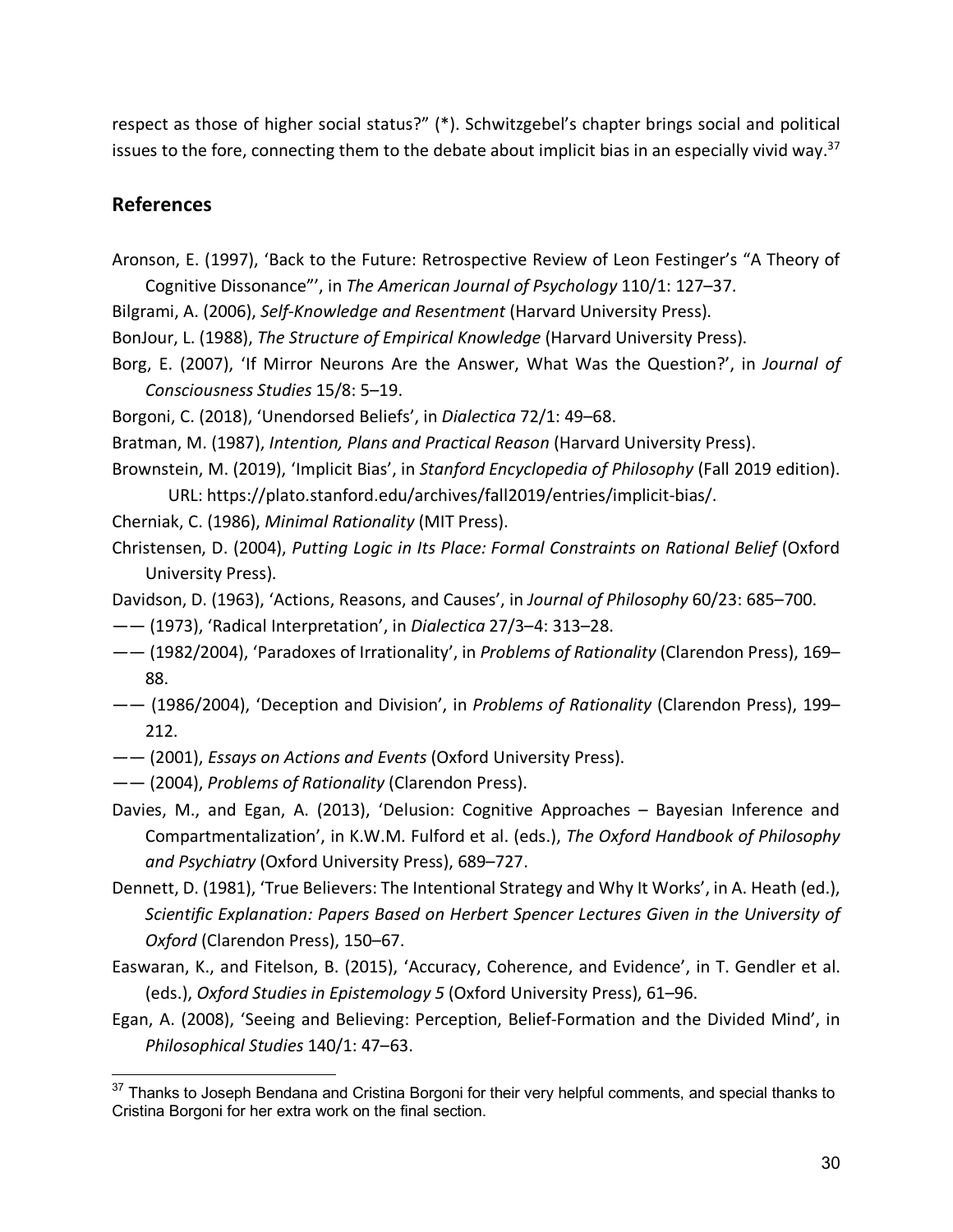Fine, K. (2007), *Semantic Relationism* (Blackwell).

Fodor, J. (1983), *The Modularity of Mind* (MIT Press).

- Frankish, K. (2010), 'Dual-Process and Dual-System Theories of Reasoning', in *Philosophy Compass* 5/10: 914–26.
- Gendler, T. S. (2008a), 'Alief and Belief', in *Journal of Philosophy* 105: 634–63.

—— (2008b), 'Alief in Action (and Reaction)', in *Mind & Language* 23/5: 552–85.

Gertler, B. (2011), 'Self-Knowledge and the Transparency of Belief', in A. Hatzimoysis (ed.), *Self-Knowledge* (Oxford University Press), 125–45.

Greco, D. (2014), 'A Puzzle About Epistemic Akrasia', in *Philosophical Studies* 167/2: 201–19.

—— (2015), 'Iteration and Fragmentation', in *Philosophy and Phenomenological Research* 91/3: 656–73.

—— (2019), 'Fragmentation and Higher-Order Evidence', in M. Skipper and A. Steglich-Petersen (eds.), *Higher-Order Evidence: New Essays* (Oxford University Press), 84–104.

Griffiths, T., Tenenbaum, J., and Kemp, C. (2012), 'Bayesian Inference', in K. Holyoak and R. Morrison (eds.), *The Oxford Handbook of Thinking and Reasoning* (Oxford University Press), 22–35.

Harman, G. (1986), *Change in View: Principles of Reasoning* (MIT Press).

Kaplan, M. (1996), *Decision Theory as Philosophy* (Cambridge University Press).

Kolodny, N. (2007), 'How Does Coherence Matter?', in *Proceedings of the Aristotelian Society*  107/1: 229–63.

—— (2008), 'Why Be Disposed to Be Coherent?', in *Ethics* 118/3: 437–63.

Lehrer, K. (1974), *Knowledge* (Oxford University Press).

Lewis, D. (1982), 'Logic for Equivocators', in *Noûs* 16/3: 431–41.

Mandelbaum, E. (2015), "Attitude, Inference, Association: On the Propositional Structure of Implicit Bias', in *Noûs* 50/3: 629–58.

Norby, A. (2014), 'Against Fragmentation', in *Thought: A Journal of Philosophy* 3/1: 30–38.

Parikh, R. (1987), 'Knowledge and the Problem of Logical Omniscience', in *Proceedings of the Second International Symposium on Methodologies for Intelligent Systems* (North-Holland Publishing Co.), 432–39.

—— (1995), 'Logical Omniscience', in L*ogic and Computational Complexity. International Workshop LCC '94. Selected Papers* (Springer-Verlag), 22–9.

Rayo, A. (2013), *The Construction of Logical Space* (Oxford University Press).

Recanati, F. (2012), *Mental Files* (Oxford University Press).

—— (2017), *Mental Files in Flux* (Oxford University Press).

Schwitzgebel, E. (2010), **'**Acting Contrary to Our Professed Beliefs, or The Gulf Between Occurrent Judgment and Dispositional Belief', in *Pacific Philosophical Quarterly* 91/4: 531–53.

Stalnaker, R. (1984), *Inquiry* (MIT Press).

—— (1991), 'The Problem of Logical Omniscience, I', in *Synthèse* 89/3: 425–40.